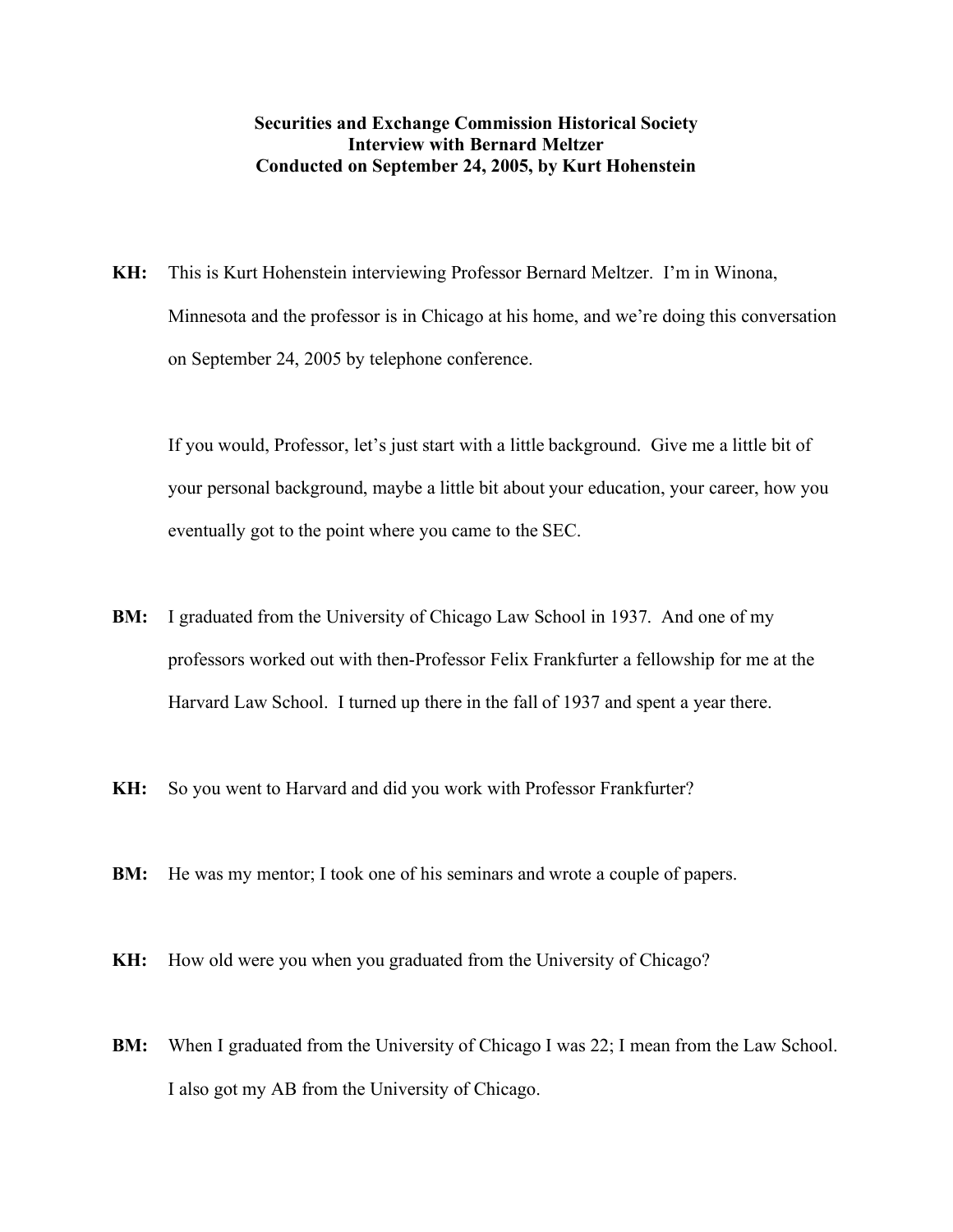- **KH:** So you were going to school in the beginning part of the Great Depression?
- **BM:** Well it was really in the middle. I was in college at the beginning.
- **KH:** What was the fellowship for when you went to Harvard Law? What were you doing?
- **BM:** I took some courses that I hadn't taken and I went in part because I was relatively young and I was encouraged to do so by Professor Wilbur Katz, whom I greatly admired. And I also had a kind of sentimental journey because my brother had been a graduate student there. He had gone to Harvard Law School and he had died when he was a graduate student. So all that helped to bring me to Harvard; I had no intention of being a law professor at that time.
- **KH:** What happened after you finished at Harvard with a fellowship? Where did you go then?
- **BM:** I went to the SEC.
- **KH:** Tell me a little bit about how you came to the SEC, what attracted you to work there, who were the people that got you involved in that?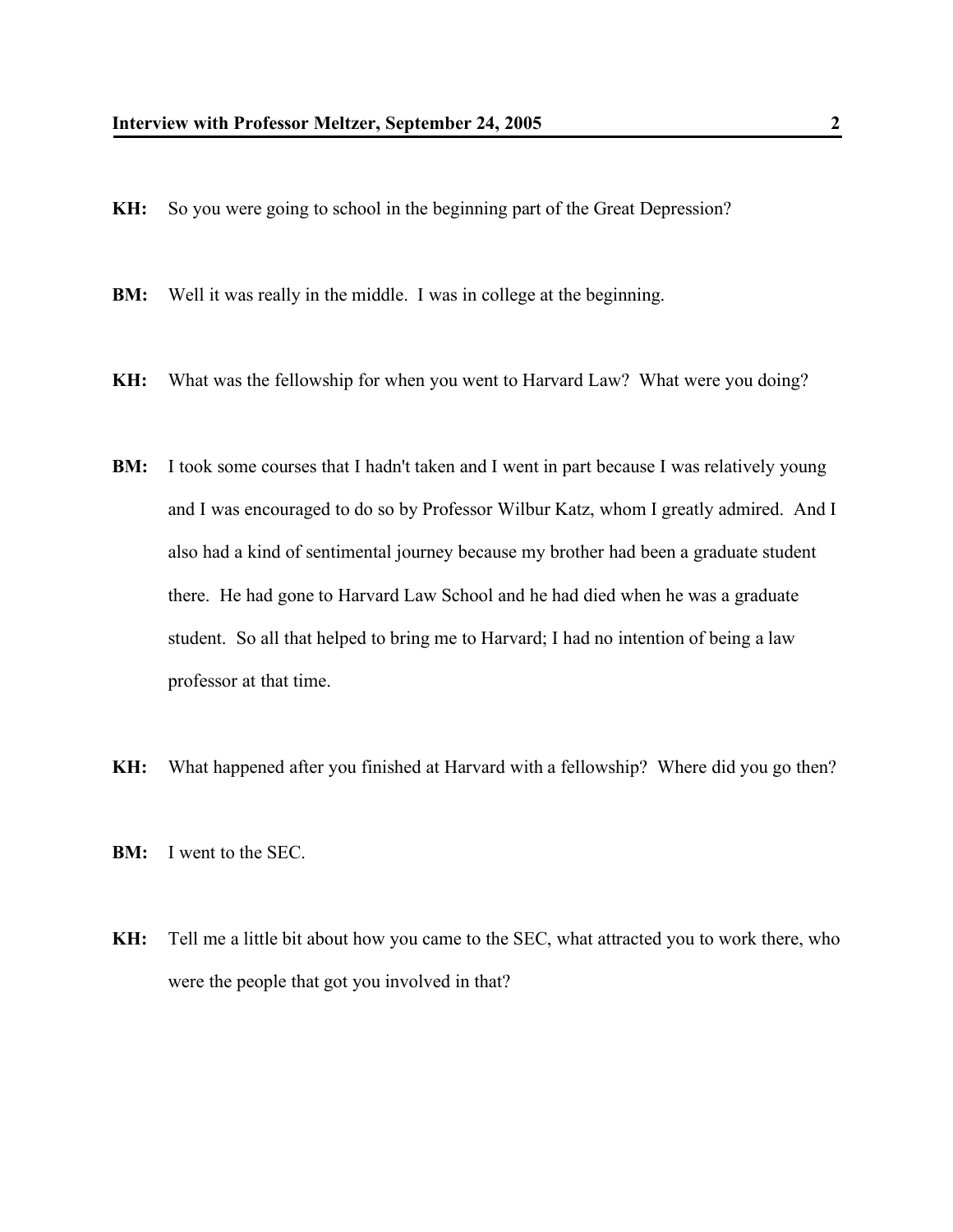- **BM:** It was a fortunate accident. I was having dinner with a member of the *Harvard Law Review* and we met at Gannett House where the *Harvard Law Review* has its offices. And my friend said, "Well (there's) somebody here from the SEC interviewing Harvard Law Review guys." I said, "I'm a University of Chicago Law Review guy. I don't qualify." He said, "Don't be nuts; go in." So I went in and I was offered a job later on. I went to see Professor Frankfurter who said I should go see Jim Landis who had been Chairman of the SEC and had come back to Harvard Law School as its Dean. I do remember one thing that Professor Frankfurter said that stuck with me; he said, "If you can look at the law through a different window and if it's not very costly professionally or otherwise, you should do so." And Landis encouraged me to go and Felix encouraged me to go, so I went.
- **KH:** Tell me what you think he meant by a different window.
- **BM:** I mean looking at the law through the eyes of a government official rather than a private practitioner. I had assumed I would be going back to Chicago and practice law.
- **KH:** He thought that maybe the experience of having a different way to look at the law or maybe different approach to this administrative agency, the SEC, would broaden your horizons?
- **BM:** Exactly, exactly. He encouraged me to do that.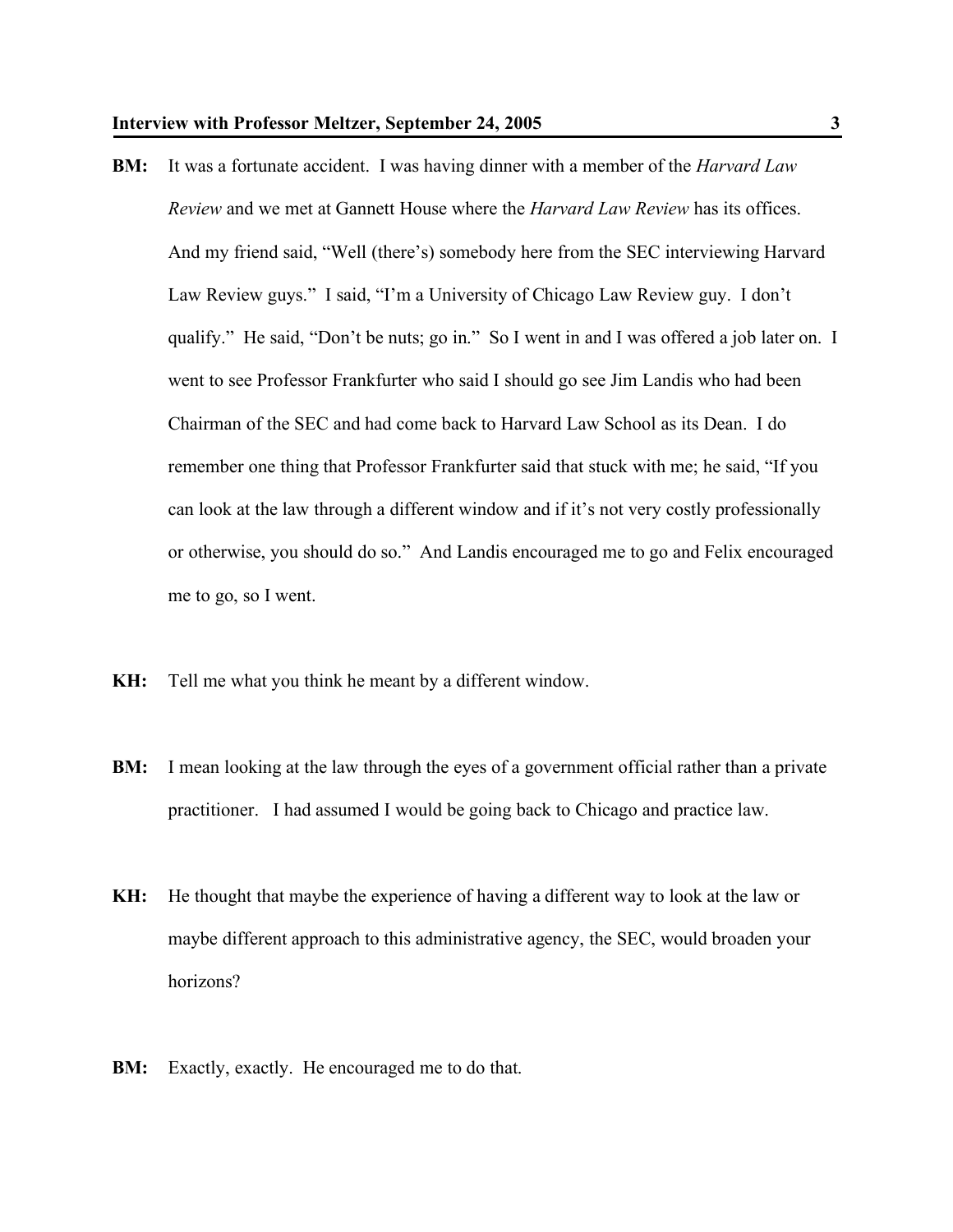- **KH:** Frankfurter was a pipeline for a lot of people that he sent to not just to New Deal agencies but specifically to the SEC.
- **BM:** Yes.
- **KH:** And it seems he was very much enthused about that particular agency. Did he talk at all about the agency itself?
- **BM:** No, he didn't talk about the SEC as such. I had a vague idea as to what the SEC did. I was generally sympathetic to the New Deal although of course we still had high levels of unemployment until the defense buildup started. But it seemed to me a place of great challenge and at that time the firms in Chicago did not interview until you were ready to go to work. And although I felt my prospects were pretty good for a job in private practice I decided to accept this and indeed when I was in Chicago I did get an offer. And I said, "Oh no, I've given my word to the SEC." And then when I got there people were sort of surprised I turned up and were wondering what they should do with me.

**KH:** At the SEC?

**BM:** At the SEC.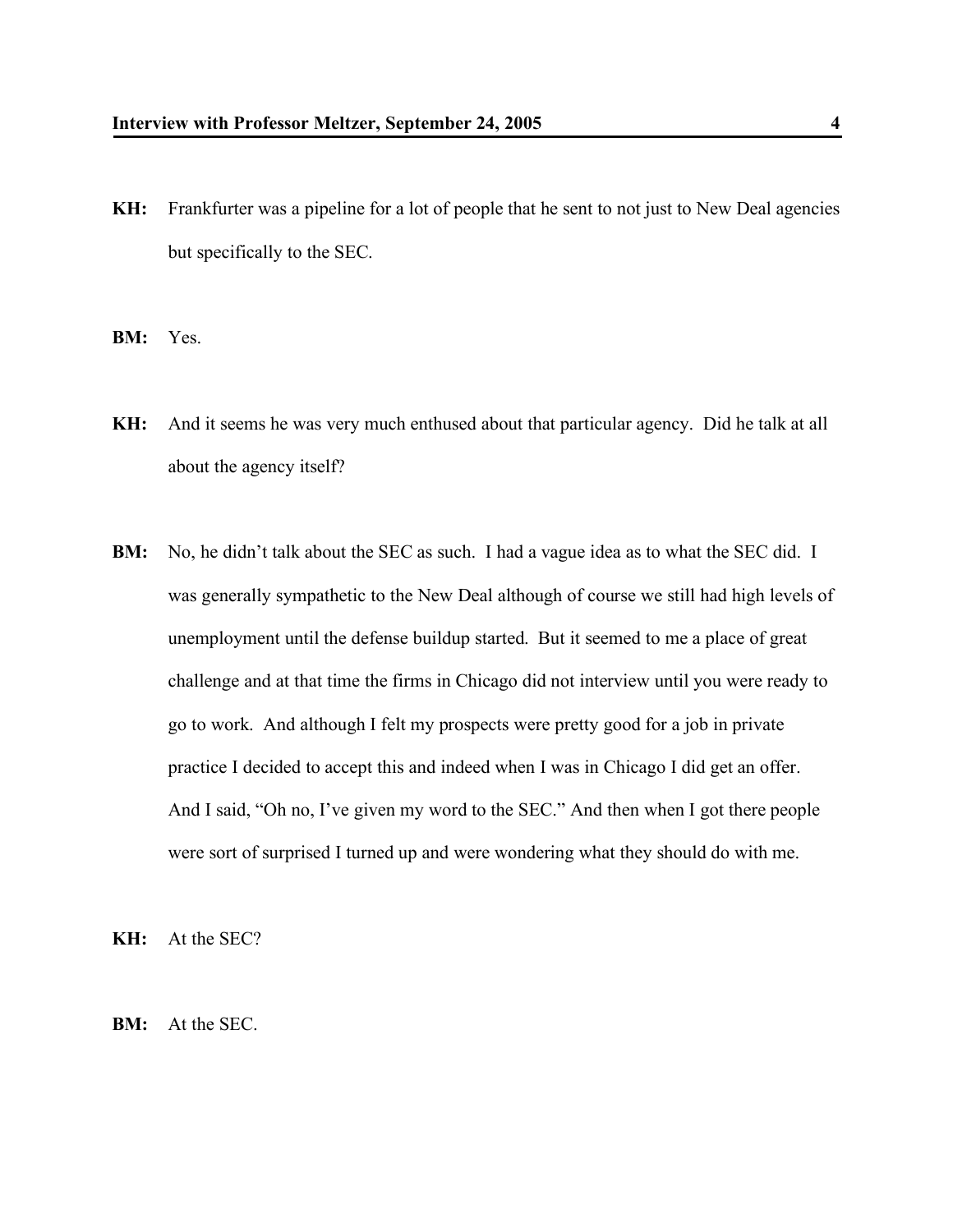- **KH:** What did you do? What was your first responsibility?
- **BM:** My first job was with the General Counsel's Office and I had a wonderful supervisor, Milton Freeman, and we wrote opinion letters and Milton had a wonderful capacity as a critic. I never experienced his making a proposed change unless there were a very good reason for it and he was very encouraging and shared the credit for any good ideas that emerged from our conversations. And if they emerged from me, he was very encouraging and very generous.
- **KH:** What was his position?
- **BM:** Well he was in the General Counsel's Office. He was a supervising attorney and I don't know exactly what title if any that he had.
- **KH:** I would assume there are a lot of lawyers that were working with you at the time.
- **BM:** There was one other University of Chicago graduate who I believe was also in the General Counsel's Office. That was Hubert Will who later came back to Chicago and became a Federal judge. After I wrote opinion letters I got involved with all sorts of litigation at the SEC.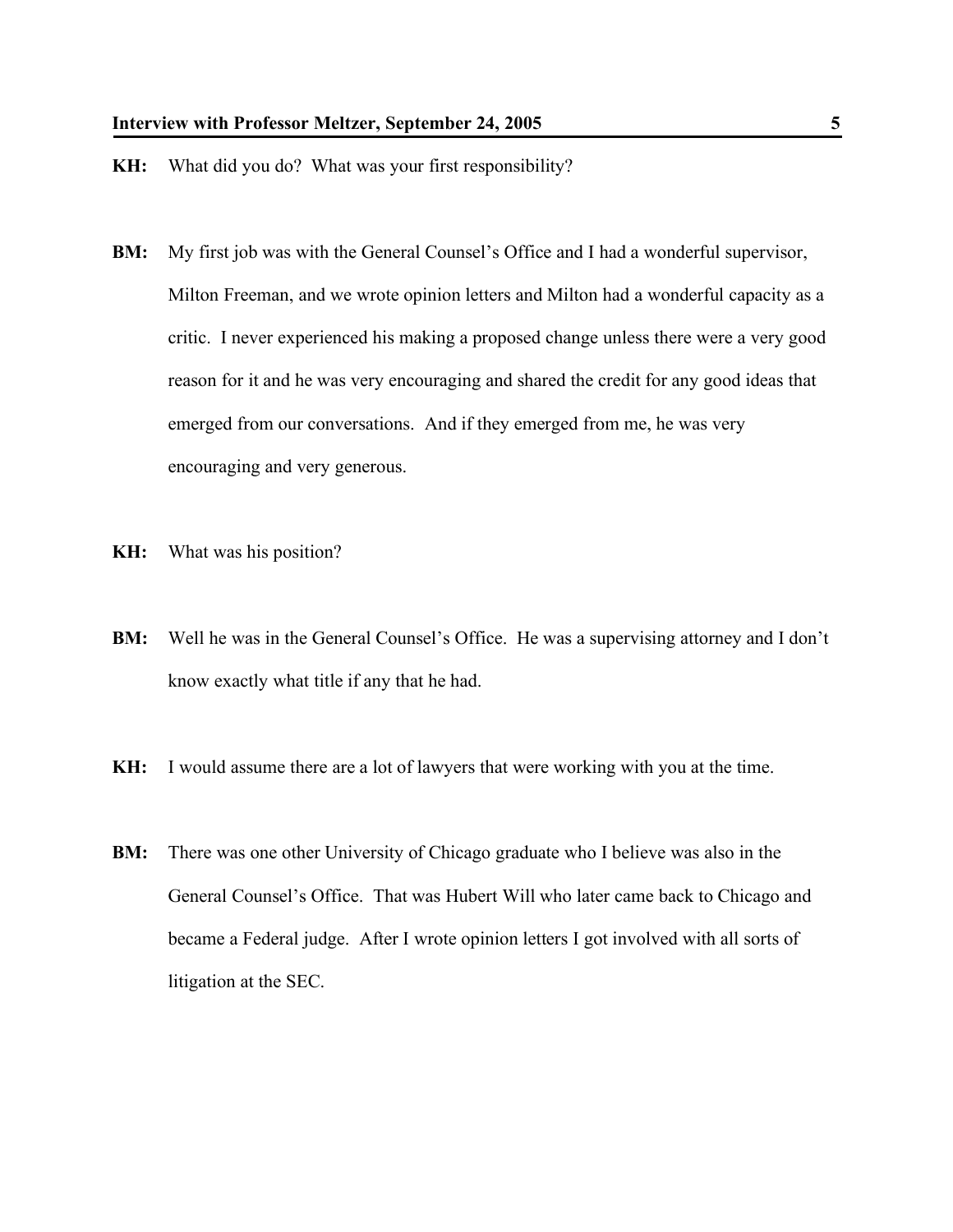- **KH:** Let me ask you first about those opinion letters. What were you specifically doing in the General Counsel's Office?
- **BM:** Someone from a company or law firm would write in and put a question and you wanted to be very careful and guarded and distinguish your opinion, the General Counsel's opinion, from the position of the Commission. It was a good way for a neophyte to get a sense of the statutory problems. And that was the point of entry for quite a few people in the General Counsel's Office.
- **KH:** So you were addressing problems that people inside the SEC might have?
- **BM:** No, no, we were addressing problems that came from outsiders.
- **KH:** Okay.
- **BM:** And very often the questions were quite abstract and we would want to get some facts and so on and so on.
- **KH:** This is an agency that did a lot of advising, correspondence with companies, all kinds of people, individuals on a regular basis. This seems something that at least for the administrative state was just really a new kind of thing.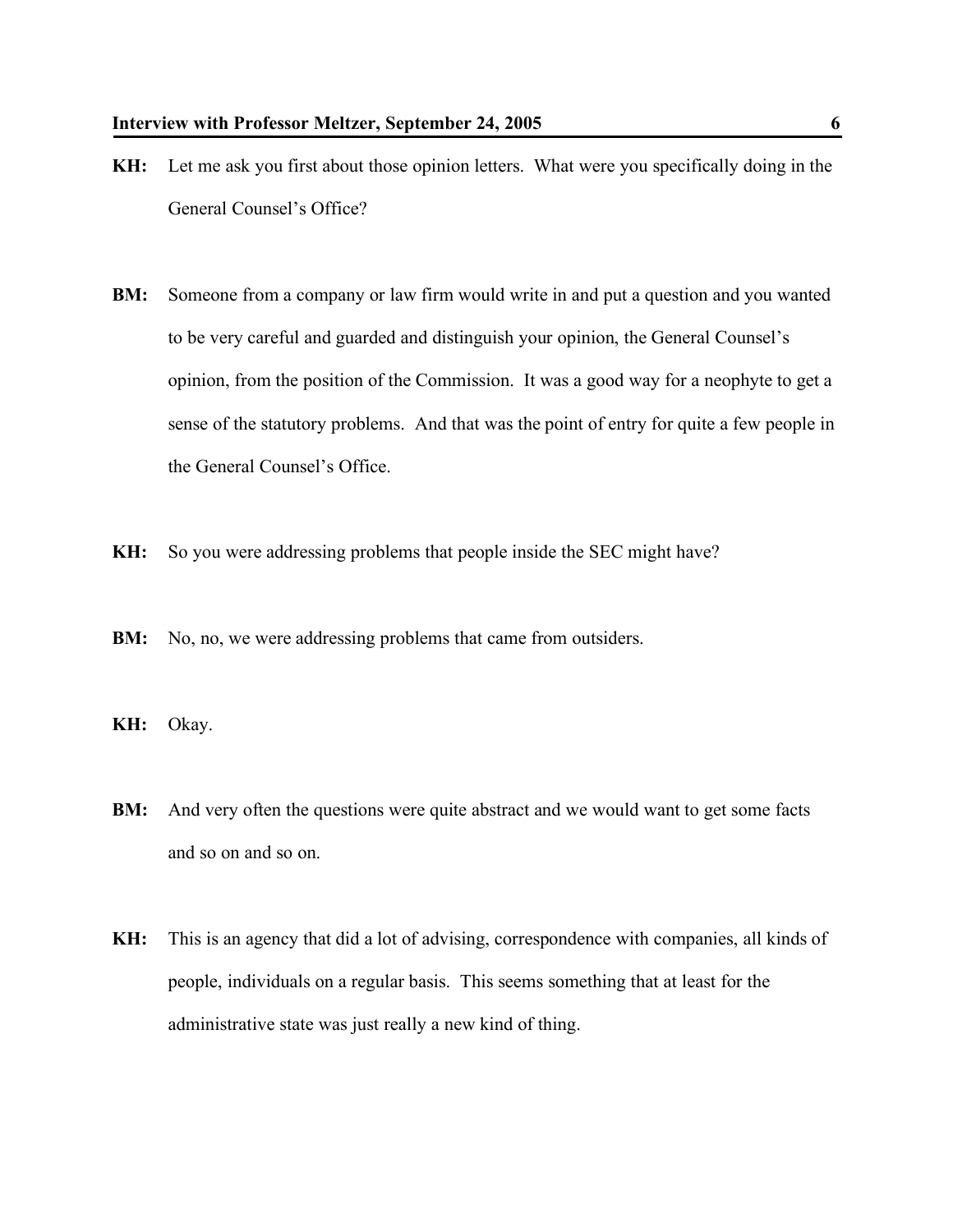- **BM:** Well it was very important because if the SEC suspended or denied your registration statement, the delay could kill you. That sanction was so powerful that the private sector and the SEC itself would try to avoid it if you were dealing with people who were making innocent mistakes rather than people out to take advantage of the ignorance of prospective investors.
- **KH:** It was clearly an understanding that your role was to protect investors from unscrupulous companies that might be trying to deceive those folks, but you also had a real concern about legitimate businesses that maybe just didn't fully understand how the law worked.
- **BM:** The possibility of unscrupulous people trying to manipulate the agency was there, but I think primarily we were trying to help people navigate through the statutes and also protect the interests of the SEC from binding opinions.
- **KH:** You mentioned that you moved from doing the opinion letters at first to litigation. Talk a little bit about that.
- **BM:** I don't know if the name O. John Rogge has appeared in your history. I did a fair amount of work with John and Chester Lane who was then General Counsel of the SEC. I'll mention several cases. One of them involved a market manipulation case, which really was all messed up when I was part of the new group sent in to clean it up, if we could. The Commission's brief to the Trial Examiner, as I think they were then called, was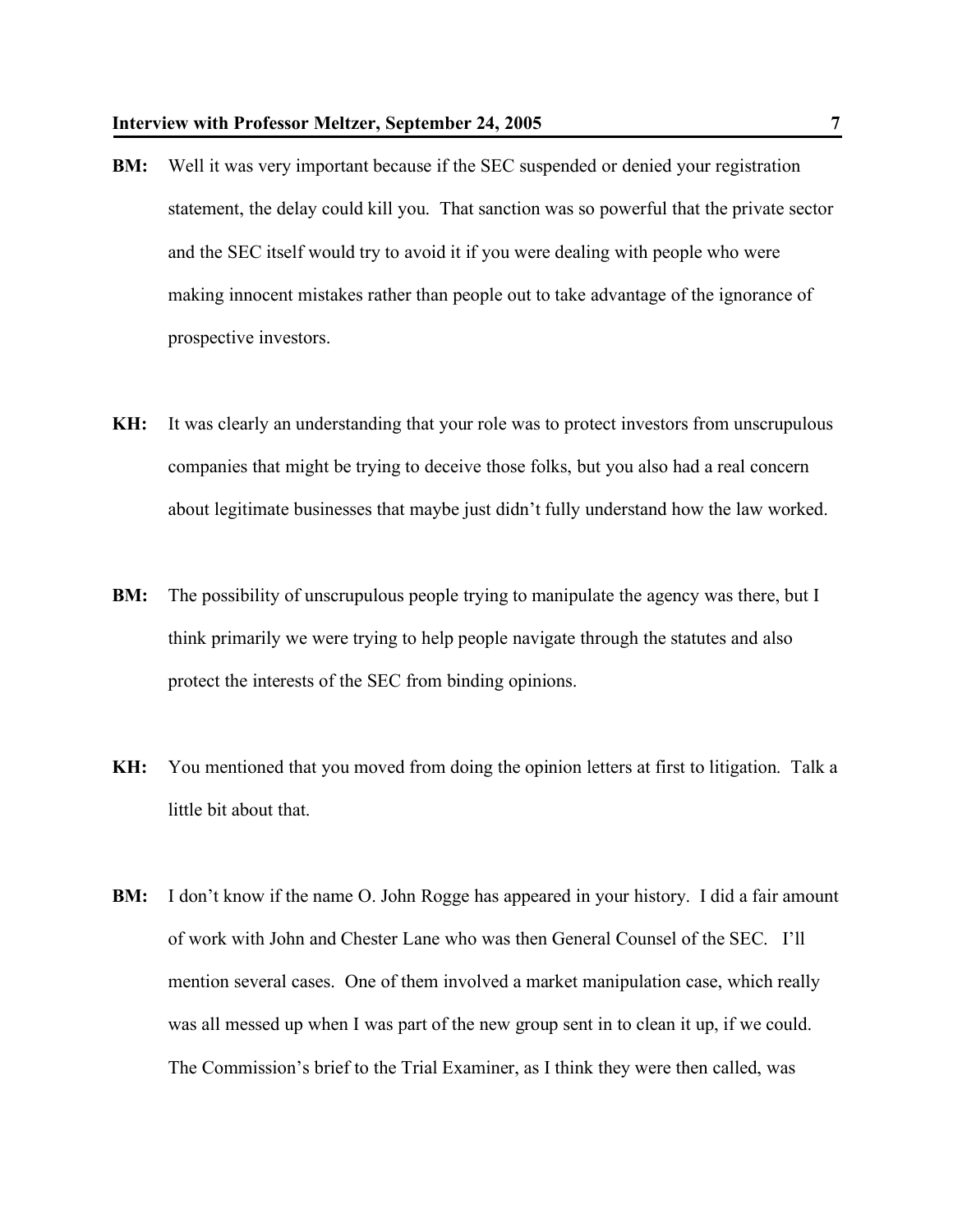about 500 pages. And the Trial Examiner had copied verbatim from the brief quite a few passages, including those with misspellings, and those with unhelpful references to the record. And we went in on a Sunday morning and worked right through to Tuesday morning, 5:00 a.m., and it fell to me to write the last part which dealt with the personal responsibility of particular brokers at this house.

The lawyers from the other side were very good lawyers. I think—I'm not sure—they were Sullivan & Cromwell. What they did in their brief to the Commission was to have one column showing passages of the Commission's brief to the Trial Examiner and then another column showing the identical passages in the Trial Examiner's report, with the misspellings and irrelevant record references underscored. And the brief to the Commission included the usual reference, at that time, to *Alice in Wonderland*, you know—"I'll be judge, jury and prosecutor, too"—and so on. And it was very embarrassing and we settled that case. But it was a Herculean effort. We were ready to participate in disaster relief after that.

And then there was a case involving Bank of America. And the underlying problem was the jurisdiction of bank examiners and the Comptroller of the Currency on the one hand, and the SEC on the other. And the SEC had gotten the bank examiner's reports, which were the basis for a subpoena that was somewhat over-broad. In any event it was a very interesting case and I remember that the Commission had and Donald Richberg made just a wonderful argument to Chester Lane. The SEC got up to a very hostile court and was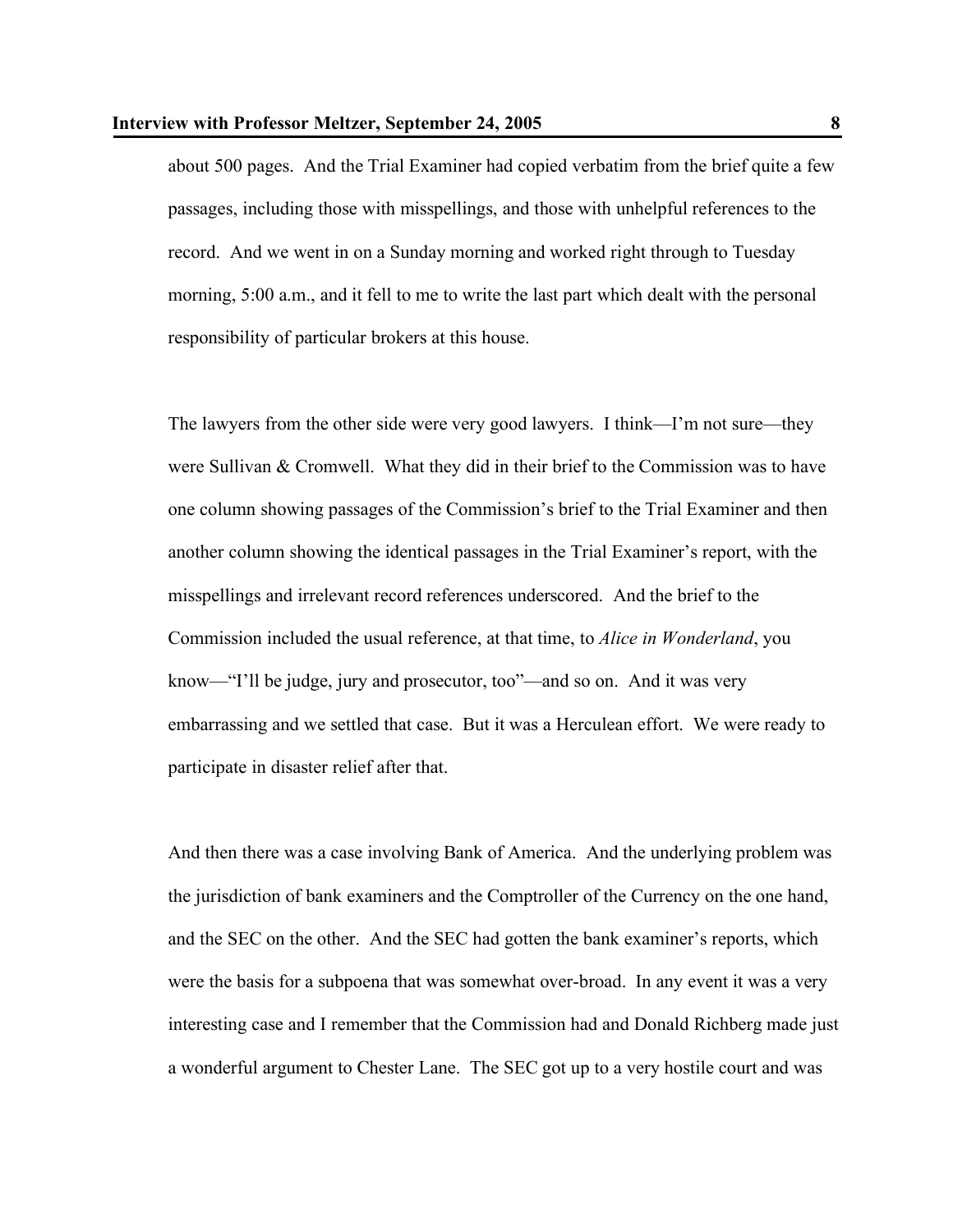really pushed around. I had other instances with Chester Lane, who was a wonderful lawyer when the going was relatively smooth. But when things got tough, there was a change.

And I also was involved in a market manipulation case, which was argued before the 2<sup>nd</sup> Circuit and later on—well I'm jumping the gun. There's a very interesting case when I was working for Jerome Frank, but I had a very, very challenging time with my colleagues in the General Counsel's Office. John Rogge was a very interesting guy to work with because his marriage was unraveling and he had absolutely no interest in going home. And we'd sit around—four or five of us - and John or somebody else would dictate a half of a page and then it would be passed around. It was excruciating in the time that it took. But the work product on the whole was pretty good.

- **KH:** Let me just ask one small question. You dictated the page, so you had some office secretarial staff always there?
- **BM:** The relationship with the secretaries was really very, very interesting and it's one of my best memories. There was no paid overtime for secretaries and a lot of the secretaries lived in rooming houses or boarded with somebody and they got a meal along with their quarters. If we had a secretary come in after hours, we would set up a kitty which would pay for their dinner and for a cab home. So if you worked overtime and had a secretary, it cost you money and no one raised a question about that arrangement. And then when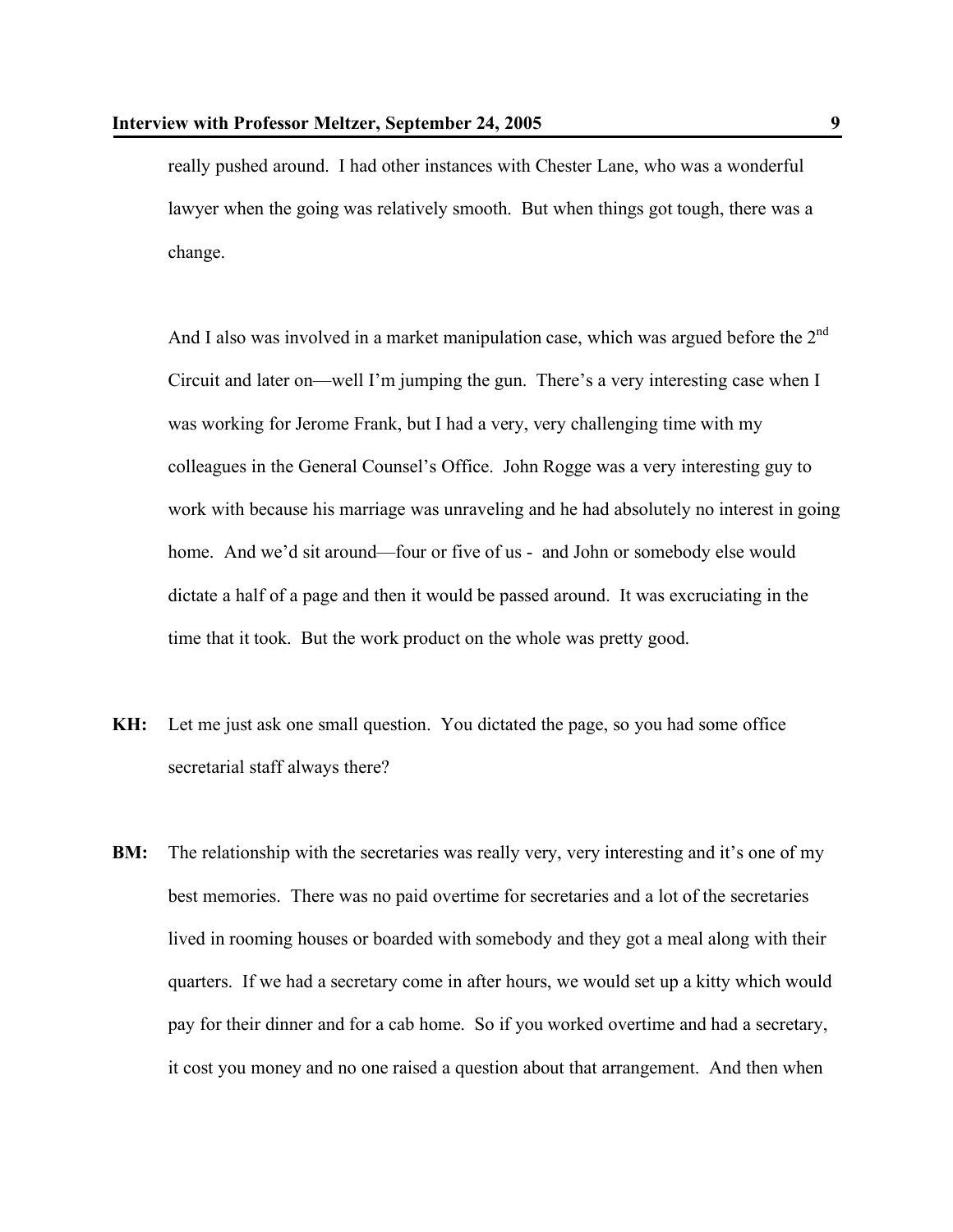the smoke would clear, the secretary would get time off to take care of her personal needs, and that's the way it worked at the SEC. I don't know how it worked at other places.

- **KH:** So you found a way to make it work. If it's no indiscreet, let me ask you do you know what your starting pay was there as an attorney?
- **BM:** I think it was 1,800-bucks a year.
- **KH:** We've talked to a messenger and administrative assistants, the secretaries right to some of the Division or the Unit Chiefs. Some were making pretty good money but it is interesting to hear the amounts that were paid originally.

What was the overall atmosphere of the SEC like? I've talked to some of the folks who were working there at the time and people have a remembrance of the nature, of the atmosphere that the SEC exuded.

**BM:** There was high morale and esprit de corps, and you thought you were working on the side of the angels. And some people thought they were saving capitalism and some people thought they were protecting the innocent against being exploited by the unscrupulous, and there were a lot of good people around. Commissioners were an intelligent group and I lived with six other SEC lawyers, somewhat parochial, but they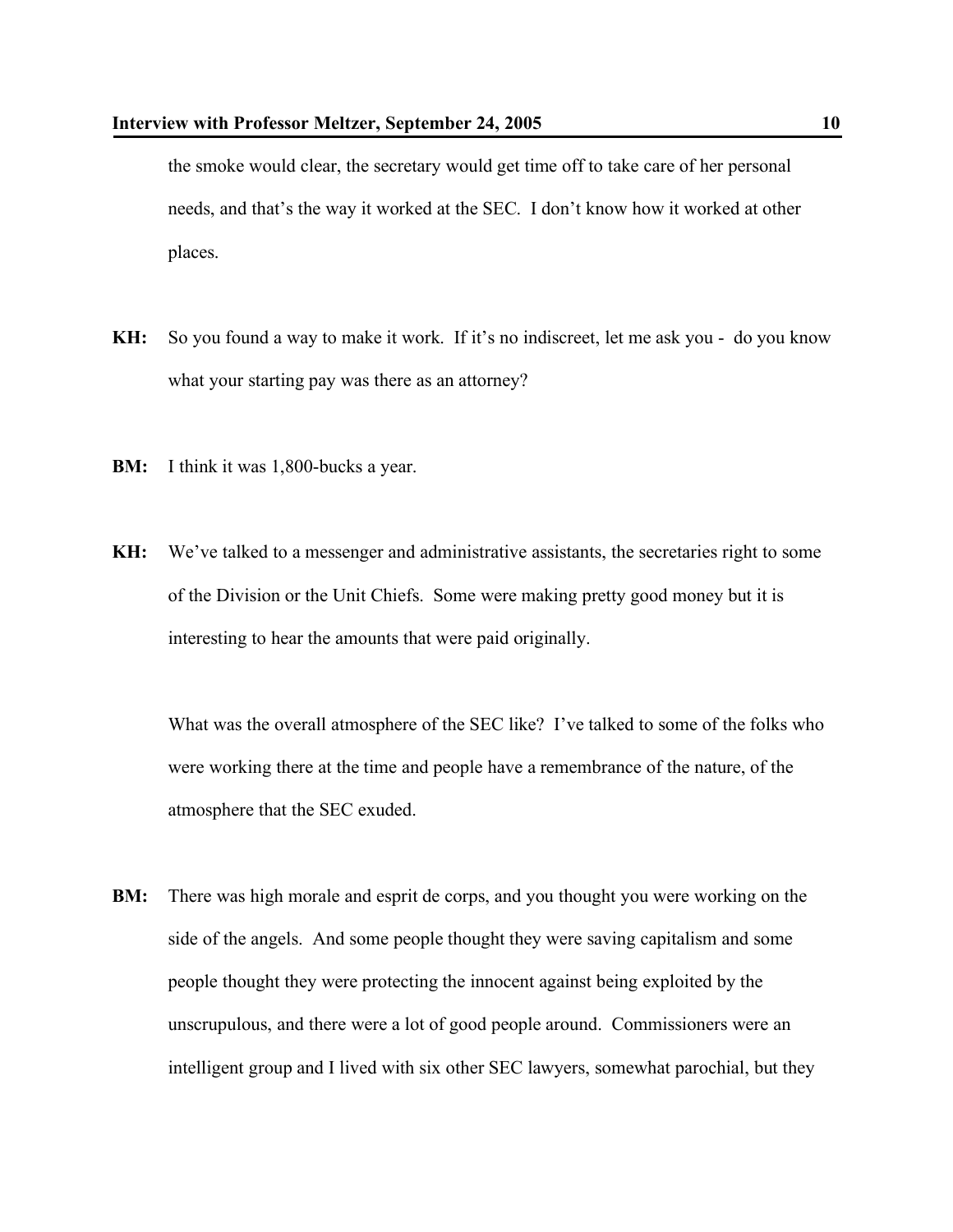were all good people and interesting people and it was really a great atmosphere as I remember it.

- **KH:** Was William Douglas the Chairman when you came?
- **BM:** William Douglas was the Chairman when I came.
- **KH:** Did you have any either direct or indirect contact with Justice Douglas personally?

**BM:** No.

- **KH:** Was he part of that sort of spirit that you just described?
- **BM:** He may have influenced it, but there was such a distance between him and me that I'm not quite sure what his role was. He set the standards for recruitment and he himself was a person of great intellectual power. I think that his influence directly or indirectly affected the rest of us.
- **KH:** Even though you had no direct or indirect contact with him, your experience is that everybody that you worked with had this feeling and this attitude and this esprit de corps that may or may not have been directed from the top. It probably as much came from the bottom as it did from the top.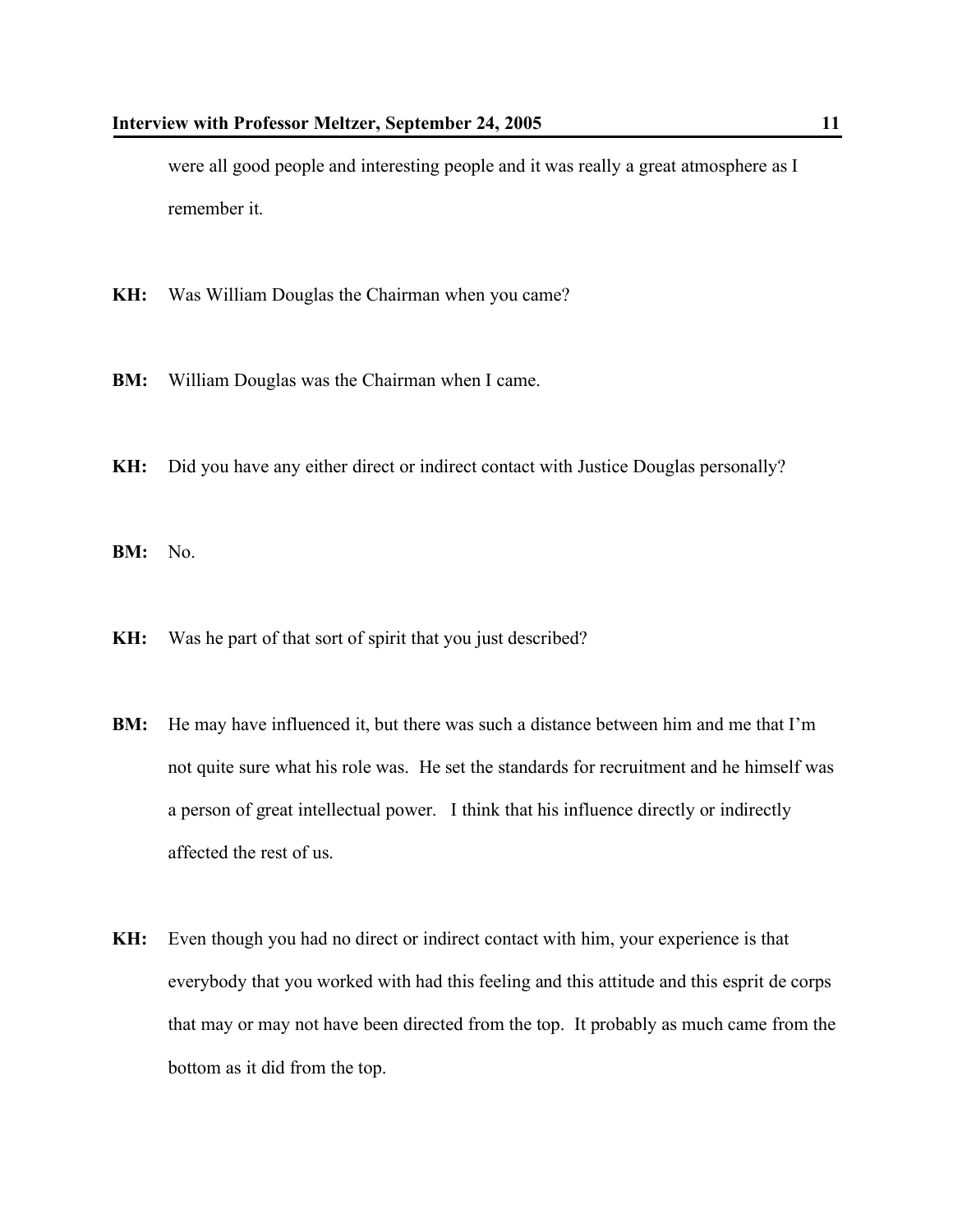**BM:** It just came, I think, from total interaction, the work and stuff.

**KH:** The SEC has been described as a lawyers' agency. Does that make sense to you?

**BM:** We did have a Chief Accountant because one of my fond memories which you brought to the surface now was this. I'd had a course in accounting in law school, not bookkeeping but just a theoretical basis, and the Chief Accountant wanted to issue some regulation. I went to work and I got the Commission—I forget whether I was in the General Counsel's Office or working for Jerome Frank then - to reject that proposal so that was a plus for inter-disciplinary cooperation.

Most of the Commissioners have been trained as lawyers and as I say, we had a very good group of lawyers there, and particularly during the formative stages when you had to work out the issues raised by the statutes. I assumed that the lawyers would play an important role. But I never thought about the other folks there. I don't know if we had any people who were investigators who did not have legal training.

**KH:** They had some people who were either entry level folks or beginning to be accountants who were given the task of going over to the FTC for example and accumulating this information and bringing it back to the financial people and the lawyers, and they were the ones that were the groundwork investigation.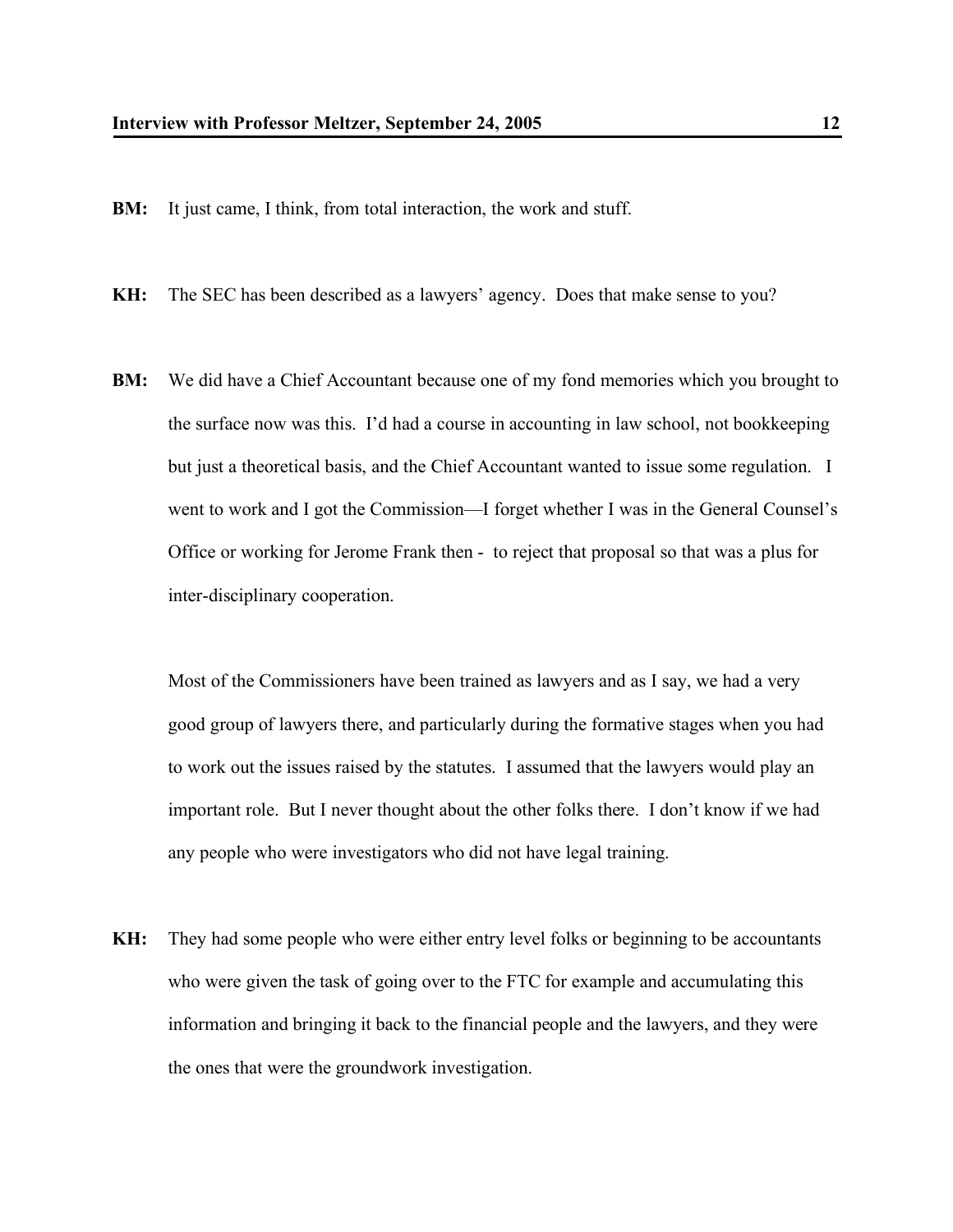**BM:** The grunt work.

**KH:** How long were you at the SEC?

**BM:** I was at the SEC from 1938 to 1940.

**KH:** There was a third case you were talking about.

**BM:** When Bill Douglas went over to the Supreme Court, Jerome Frank became Chairman and, much to my surprise and pleasure, I was asked if I would like to be his—I don't know what title—Legal Assistant, Special Assistant, and so I moved over to work for Jerome Frank. In 1939 there was a case arising out of the Public Utility Holding Company Act, *Consumers Power*, and a major figure in that corporate group was Wendell Willkie, who already was looming as the possible Republican nominee for President in 1940. And Chairman Frank said, "Get into the *Consumers Power* case," since I knew nothing about the Public Utility Holding Company Act except that it existed. I designated myself as the rewrite man and the opinion was written in the Public Utilities Division. I think the person who brought it around was Dave Ginsburg.

Now Frank had been the swingman on two basic issues. One went to capital structure that was to say these folks wanted to issue some bonds and some stock. And they also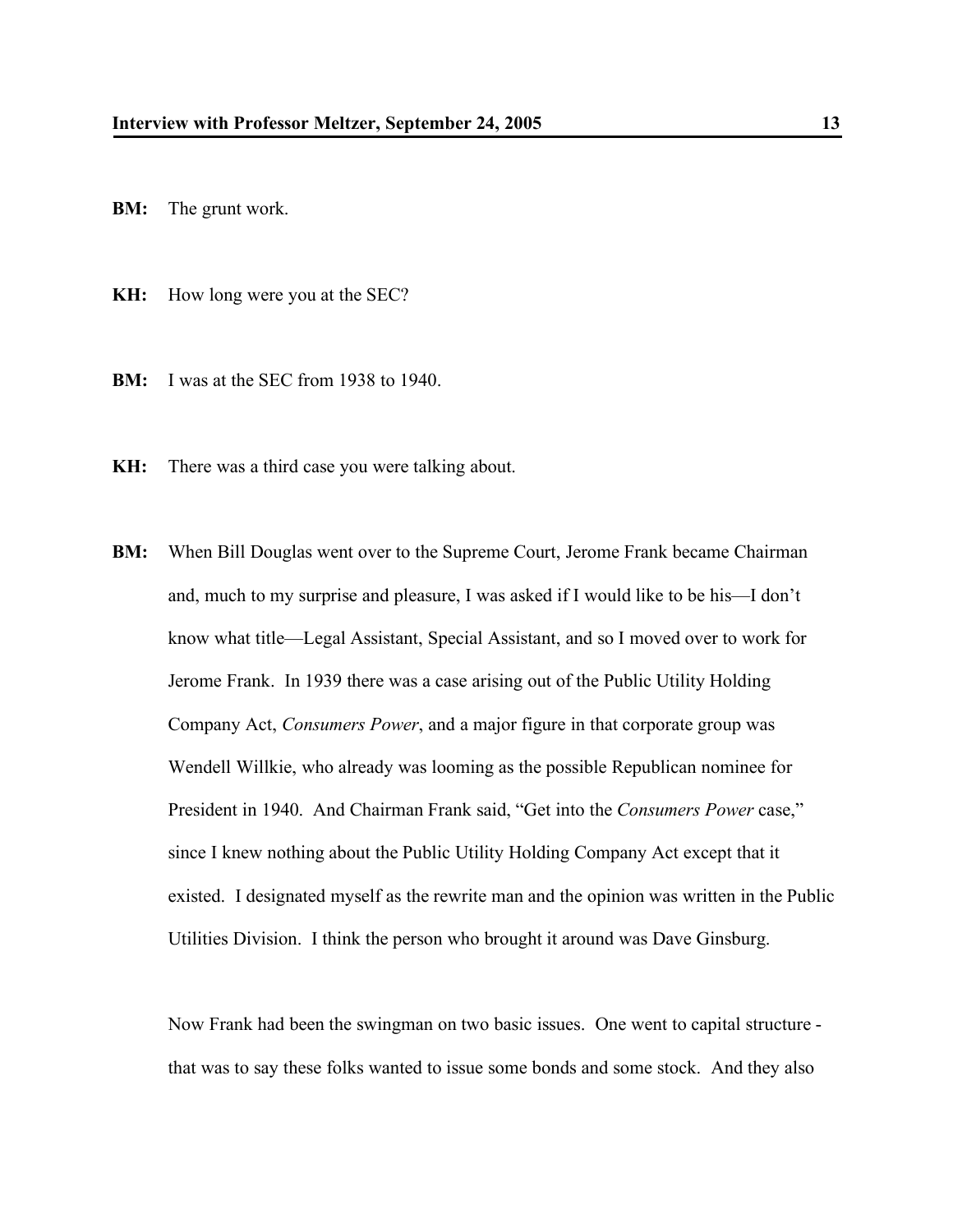have hired Morgan Stanley without competitive bidding. I think the opinion as it came to us said that the only way to find out whether the spread was okay was through competitive bidding, although the statute didn't require that. And I think that there was one wing of the Commission that said that the issuance of bonds merely to refund at lower interest rates the existing bonds was okay. In addition, if the utility wanted to issue some additional bonds and some common stock and I think Healy and Mathews said, "Sure, they ought to be able to issue the additional bonds because interest rates are low and this would be appropriate." The other wing of the Commission led by Henderson and I forget who his…

## **KH:** Is that Leon Henderson?

**BM:** Leon Henderson. The other said that the whole thing was tainted because there was no competitive bidding and so they were against the whole thing. Well I went through the opinion as it came and I decided that Frank's original position was wrong and he shifted in the middle. I think he shifted on competitive bidding; I think he also said that they could issue enough bonds to refinance the existing bonds but maybe he said the additional bonds should be replaced by stock. I was not exactly a popular person with the Public Utilities Division. But Frank in part because of this history and maybe you could check it out to see whether I'm right in my recollection of the lineup on the various issues, but in part because of this shift of position, everybody was trying to meet the other side's arguments and Frank's opinion was getting fatter and fatter.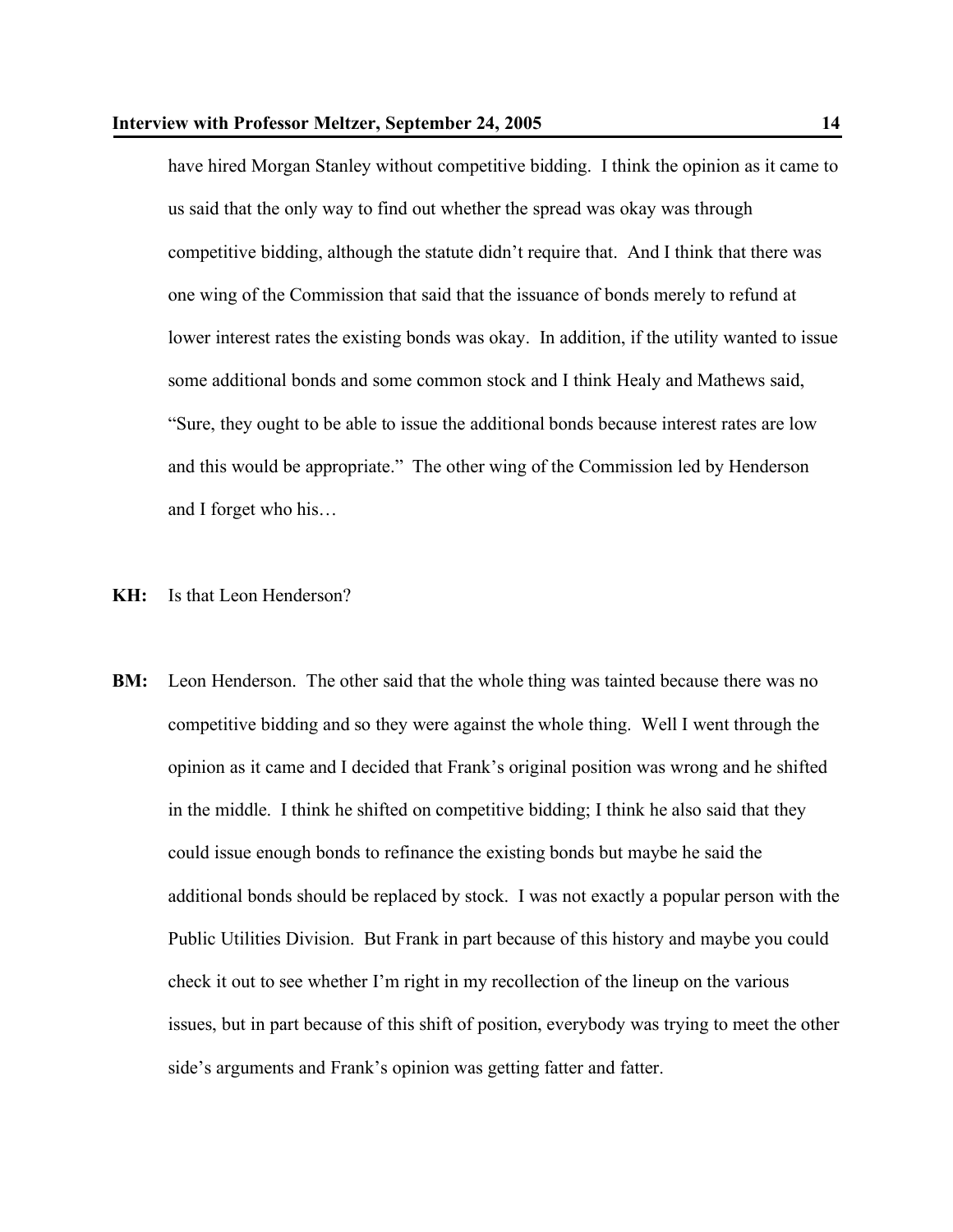Frank wrote a very long introduction about the philosophy underlying the Public Utility Company Act. By that time our relationship was such that I felt it was all right to send him a proposed substitute with this little note—"I know this is shorter; I think it's better. And he sent for me and he said your stuff is really great; I'm going to attach it as a summary." Boris Bittker, who was Frank's clerk when Frank went on the  $2<sup>nd</sup>$  Circuit, said that he had exactly the same experience when he was his clerk.

I did read the transcript of David Ginsburg's chat with and he has a somewhat different view of the history of *Consumers Power*. But I have a pretty clear recollection, which doesn't mean that I may not be wrong.

**KH:** There was a fellow that worked in the Accounting Division. I'm bringing it up because I just interviewed him not too long back—Francis Trainor. Do you know him at all?

**BM:** Francis Trainor?

**KH:** Trainor, T-r-a….

**BM:** It sounds—it sounds….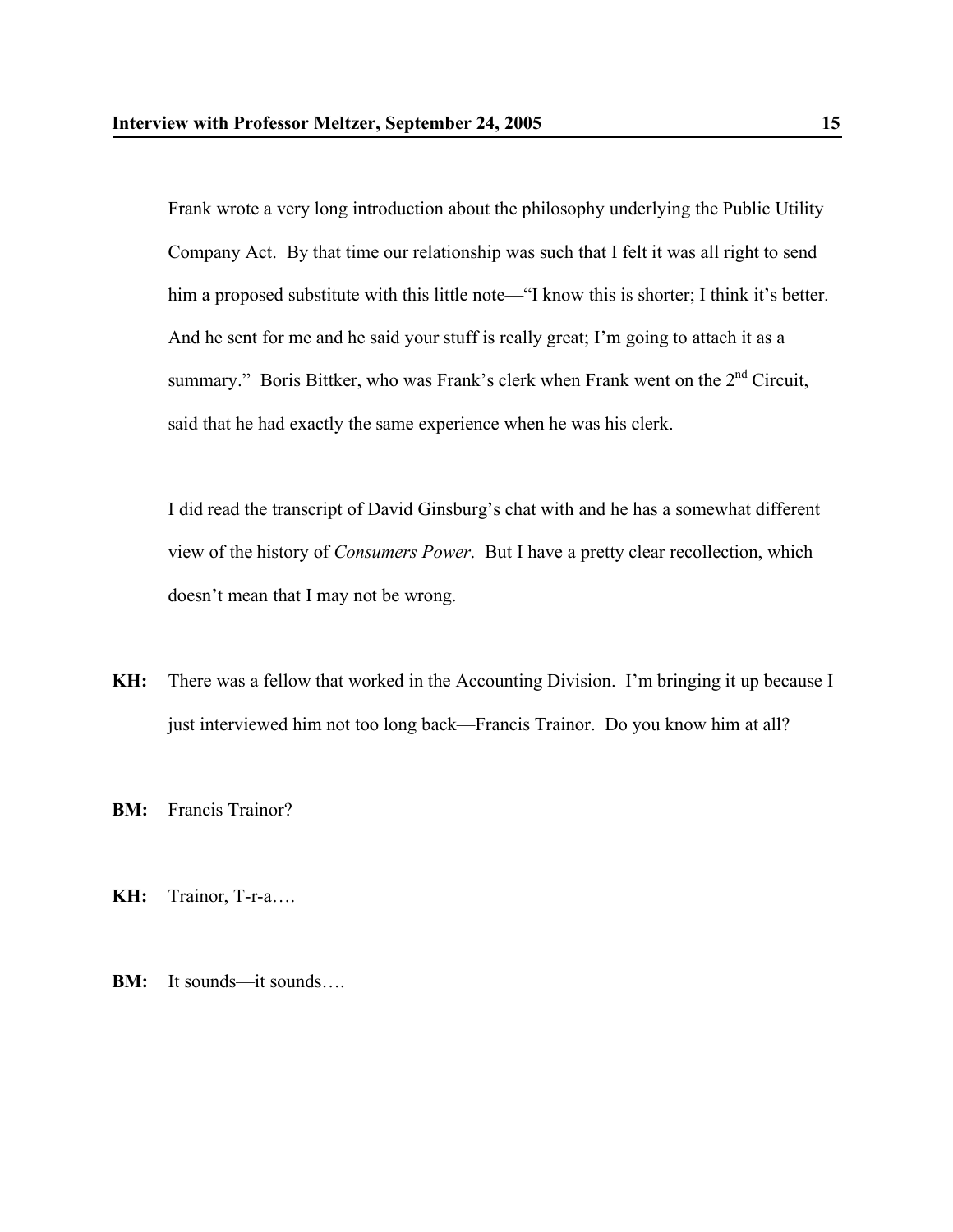- **KH:** He has a recollection which I thought was interesting and I'm just going to give it to you and tell me what your comments are. But he has a recollection; he actually worked in the Public Utility Holding Company Division also and he was assigned do the grunt work on this *Consumer Powers* case and he has a recollection that when Wendell Willkie would come to the Commission, he would never come down and talk with the accountants or the lawyers. He would always go right up to the Chairman; he said, "You have to come talk to me; I'm going to go talk to the Chairman." He had this sort of different kind of attitude.
- **BM:** I wasn't aware of that. Did Trainor say anything about the issues and all?
- **KH:** No, he wasn't involved in that part. He talked about how he was given the responsibility of uncovering all of the connections this huge holding company had and he said it was a monumental task just to figure out what went where and that was his job. They had to sort out the accounting side of this to see whether the consumers themselves were being fairly treated.
- **BM:** And also geographical and so on.
- **KH:** Exactly, exactly; he said it was a monumental task just to get that part and then of course he gave the information to his superiors and the attorneys like yourself that handled the case.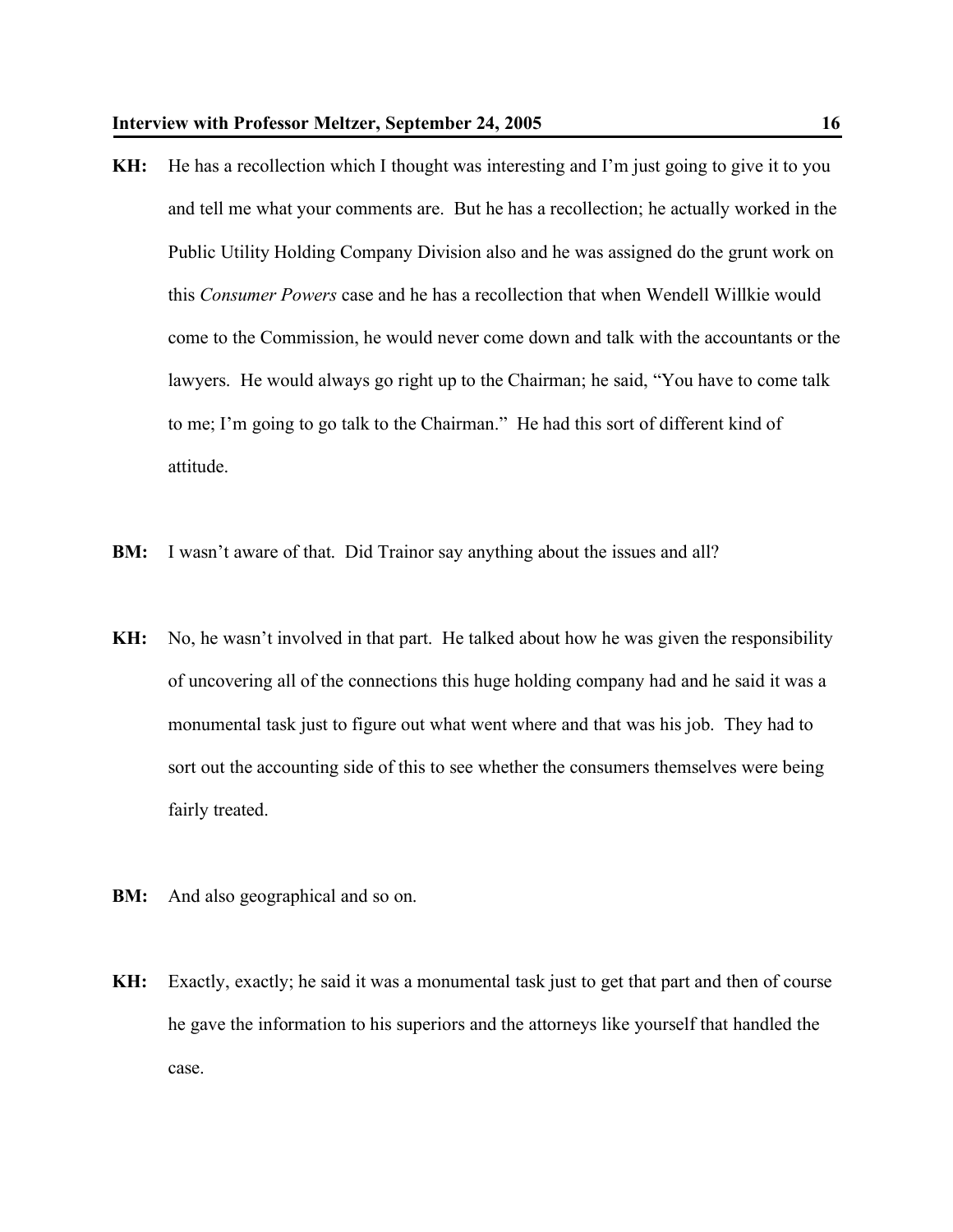- **BM:** What was very interesting was the interaction between the SEC staff and the attorneys and the lawyers from private firms that came to work on utility problems. They worked together and when there was no code, but I don't know how I got involved in a couple of these. But when we went out to lunch and these guys would want to go to some fancy place, we would go to Joe's Bar or something, but we all picked up our own check. Nobody told us to do it, but intuitively we felt that was the right thing to do. But some of the relationships got very close because you worked together and very often you were trying to help these guys solve their problems in a legal way.
- **KH:** Right; but you were also cognizant of the potential problem if in fact you got too close?
- **BM:** Oh, yes indeed.
- **KH:** Do you remember Richard Whitney's fall from grace?
- **BM:** I remember it vaguely. I was not involved in it.
- **KH:** It's one of sort of the great Douglas stories when Douglas sees this happening—he doesn't know it's happening behind the scenes and then it sort of helps him push some of the agenda of the SEC that he's trying to implement. And were you at all involved in the *Electric Bond* case?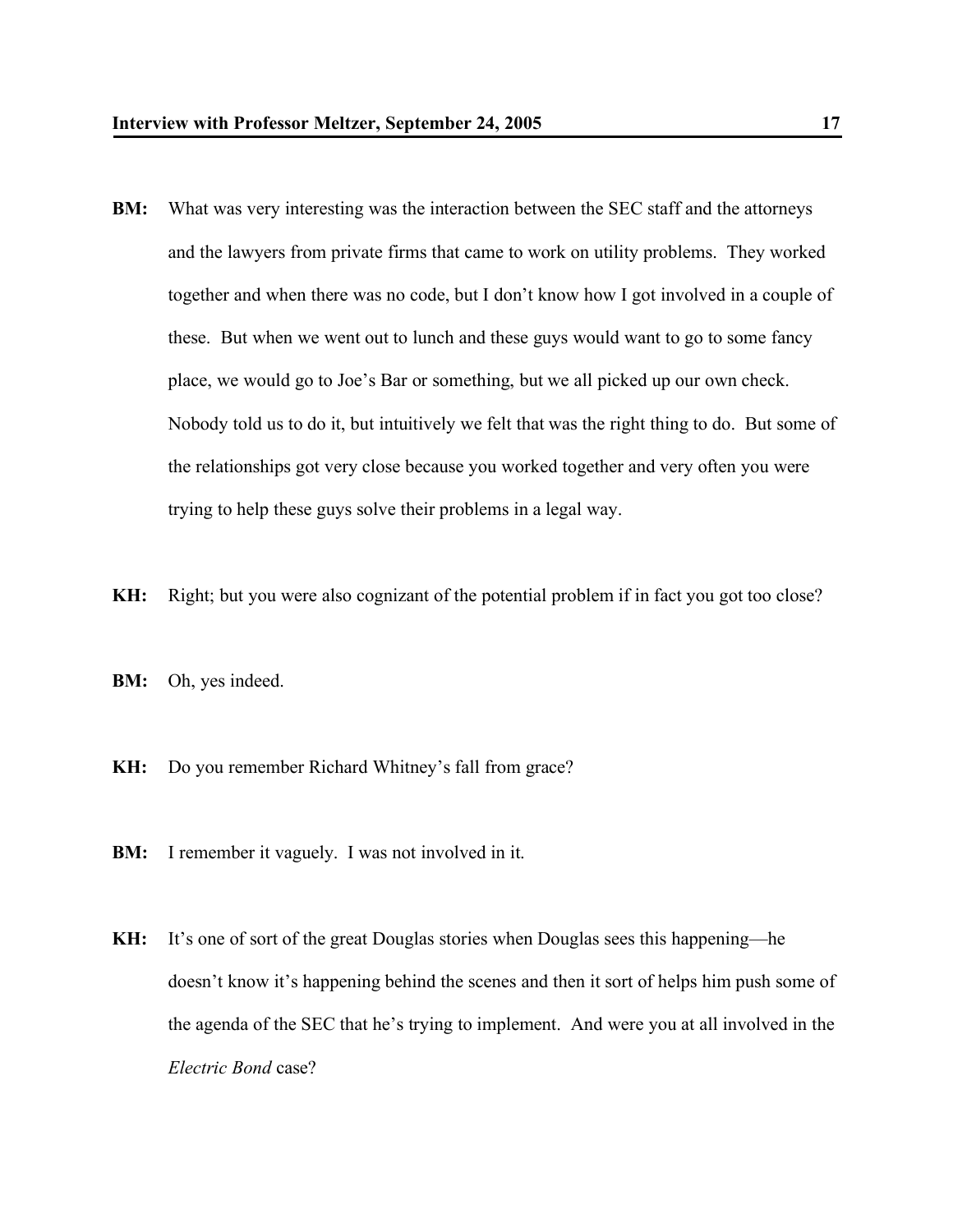**BM:** No.

**KH:** Any other cases that you were involved in that you want to talk about?

**BM:** The manipulation cases without computers were very hard to assemble because you had to relate rumors to trades and so on and so on, and you had these little slips of paper and I was involved in the brief to one of them in preparing for the argument before the Commission on the other. There was one story about Douglas that you might find of interest.

When Douglas was on the Supreme Court, he and I think Black did something extraordinary. They dissented from a denial of a petition for certiorari; at least Douglas did in at least two cases. Each of these cases had very difficult jurisdictional issues but also the petitioner was what we can call you know a little person.

And at that time there was a little boom for Douglas as President, as candidate for Presidency or Vice President, and the head of the Public Information retained me and said, "What shall we do with these cases?" I said, "Well there are these jurisdictional issues but in each case Douglas was looking after the little man. So we'll write it up this young vigorous person recognized the jurisdictional issues, but those issues were chomped by the need for making sure that the little guy got justice." And so this was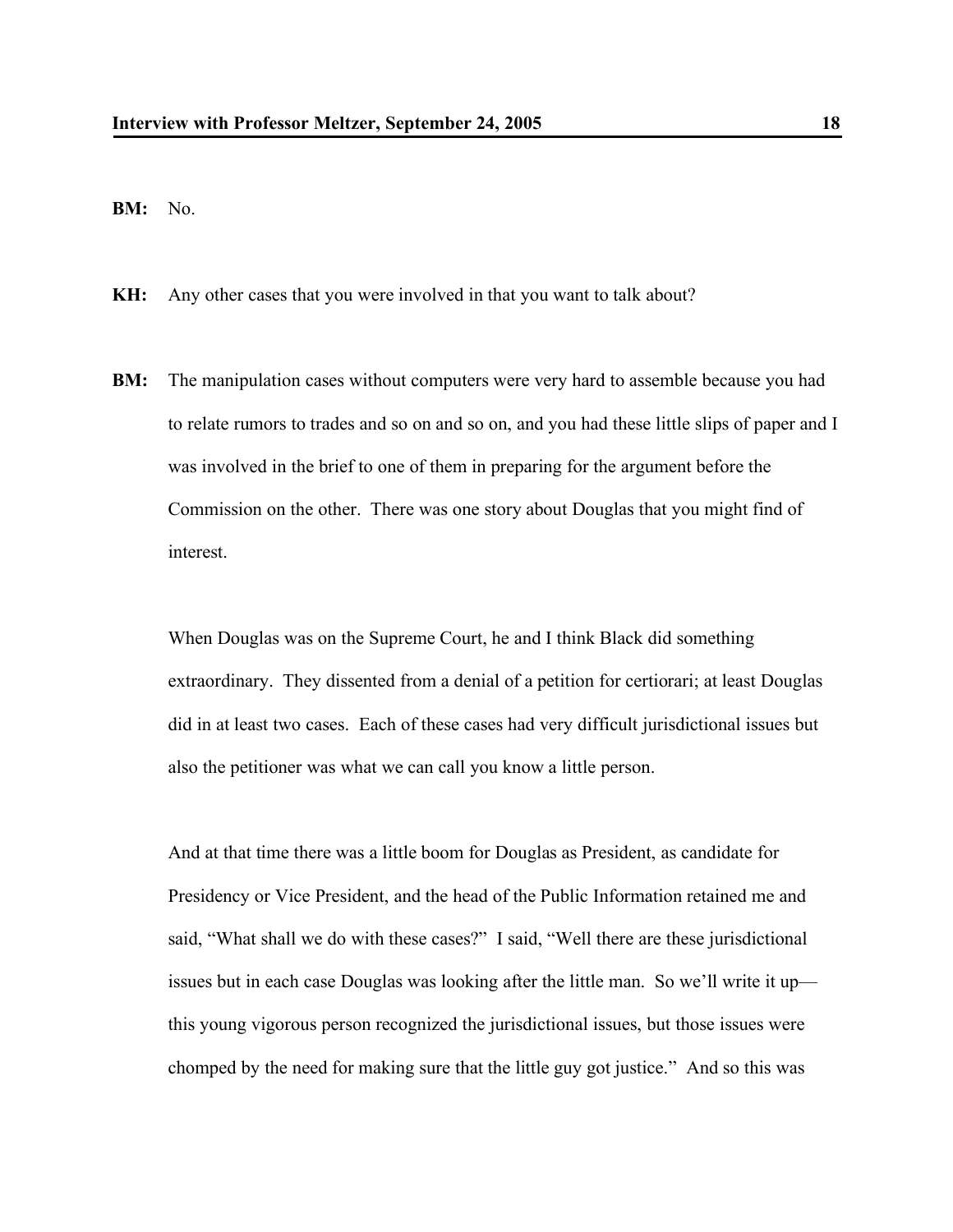given to one of the columnists. When the columnist got finished with it there was no reference to the jurisdictional issues you see and it was really quite an undisciplined, somewhat sententious but pro-Douglas essay in the news. I said, "I am not a person who can deal with political matters." I wasn't mentioned but I was embarrassed by the column.

- **KH:** Right; well I think sometimes the jurisdictional stuff, journalists might have a difficult time in any cases.
- **BM:** Oh yeah; it doesn't show their passion either.
- **KH:** I know you weren't there that long but did you see the SEC change at all—the growth of the agency?
- **BM:** I was in private practice for a short time in Chicago.
- **KH:** After the SEC or before?
- **BM:** This was after. My father had died and I had great pressure to come back, but I came back for maybe two months because Henderson went over to be in National Defense. And I got a call, "Come back to Washington." And I was unmarried. And then I didn't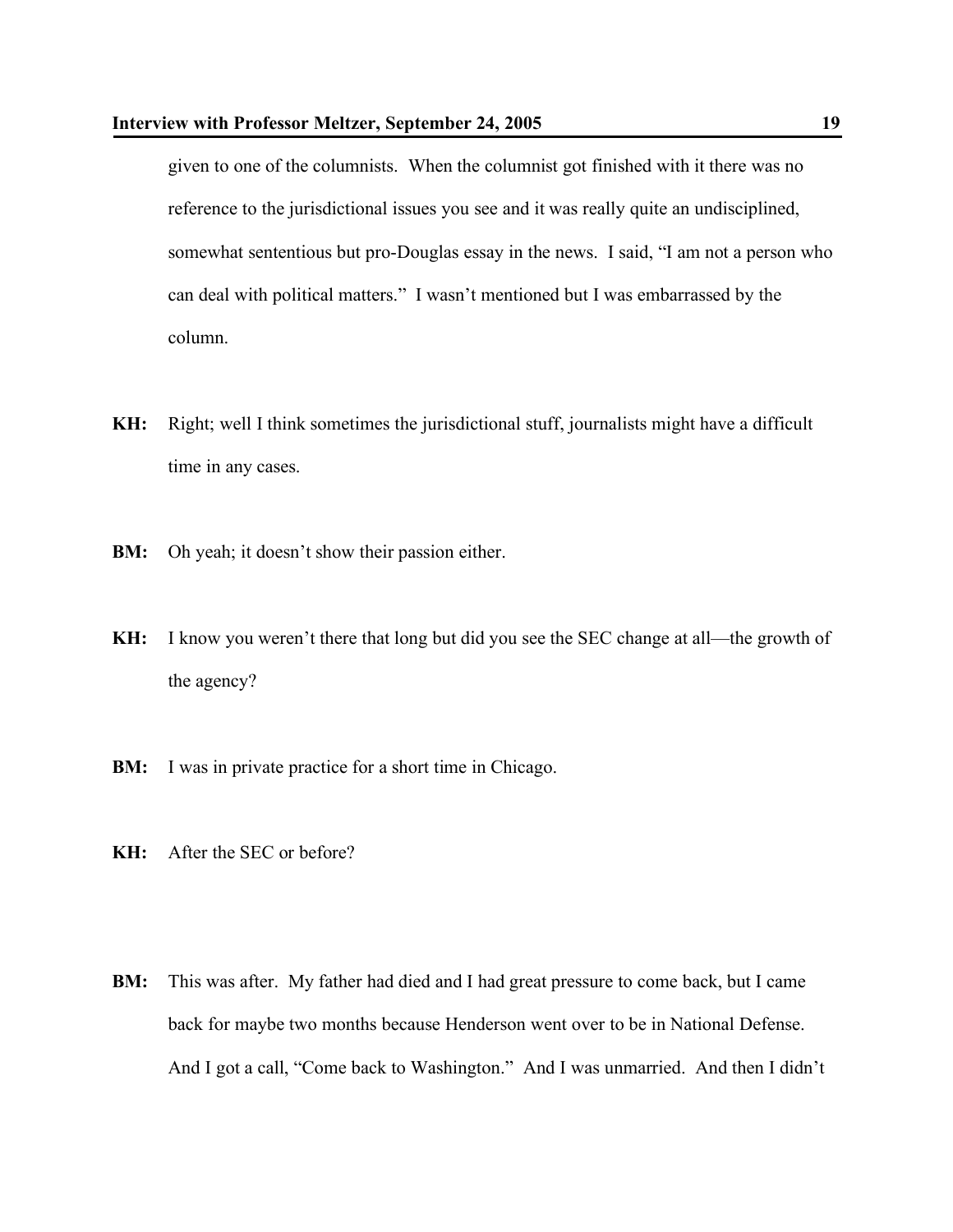get back to Chicago until I got out of the Navy in '46. I started to teach corporations but then because of our Dean wanting to give up the deanship and resume teaching corporations, I began to teach labor law. I loved teaching corporations. So I really got out of the area where I was following the SEC and its staff day-to-day.

So I didn't have any sense of what was happening to the agency, its output, or its morale. Of course there were a lot of changes that affected its recruitment power; one there wasn't FDR and the New Deal, and two, the invidious restrictions imposed by some law firms on hiring Jews or Catholics or blacks or women. They all began to fall by the wayside even before the Civil Rights Act.

I did get a sense when Milton Cohen came back to Chicago. I didn't know Milton very well in Washington, but he and his wife and my wife and I, we became close friends and I got from time to time word about SEC problems. But I really don't have a sense of what happened to the agency.

**KH:** Let me ask you about the hiring practices of the SEC and I know that there were a lot of Jewish lawyers that got hired there. In fact there were a lot of different kinds of lawyers that specifically found their opportunity lacking in other areas. They found this open. Talk about that a little bit.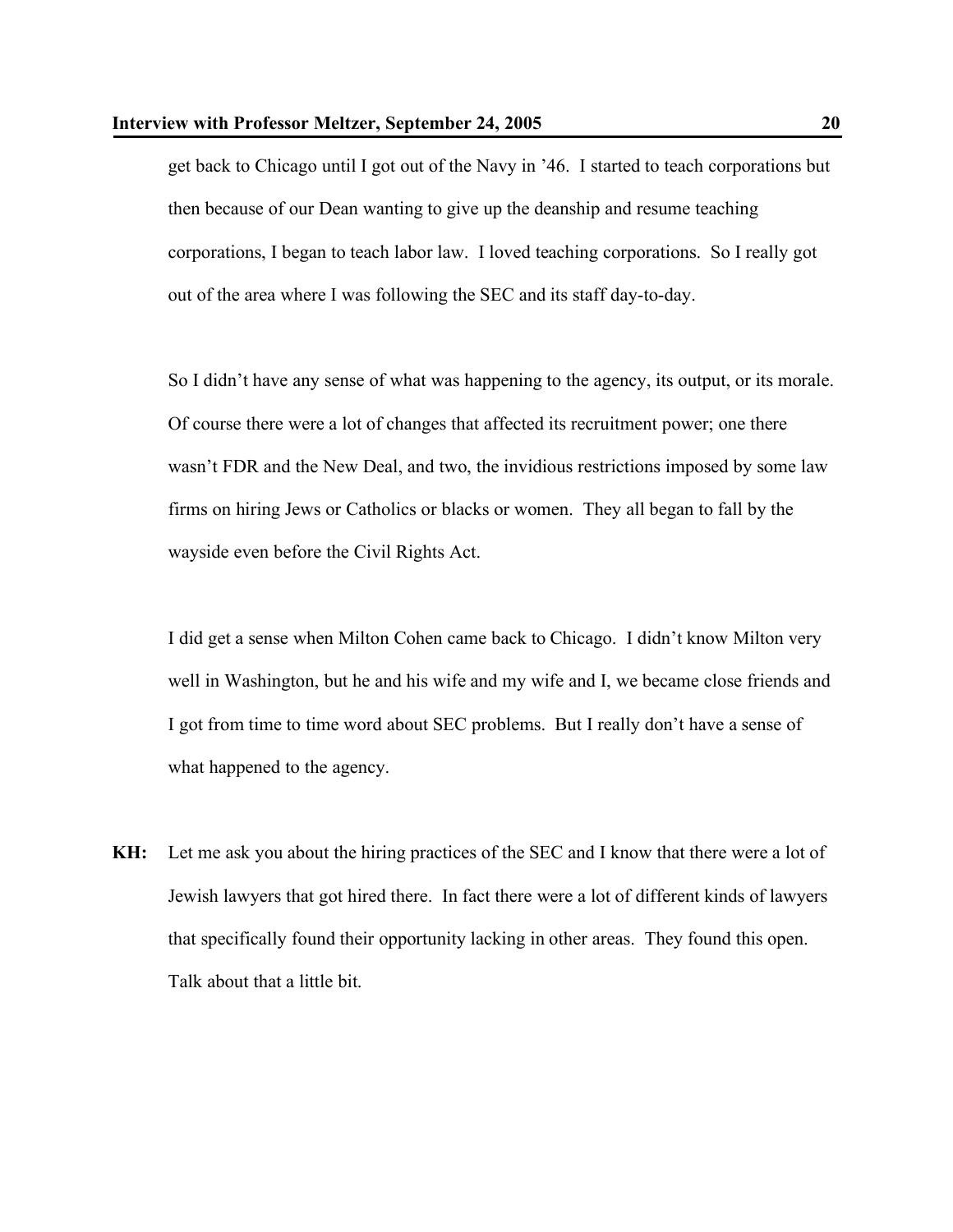**BM:** So far as I could see, the hiring of lawyers was wholly a-political. There was only one guy in the whole General Counsel's Office that people had a question about. He wasn't there for very long. If you take the people that I lived with—Herb Cohn, he was on *Harvard Law Review*; Martin Riger was Editor-in-Chief of *Columbia*; Sam Harris was on the *Yale Law Review*; who else—Maury Kaplan had been a Sterling Fellow at Yale, he had gone to Northwestern I think; Bill Moran—I'm not quite sure where he got his education and Jack McDonald. So they were all people with sterling resumes and I worked with some of them. Sam Harris and I were reunited at Nuremberg where we both served on the prosecution staff. Hiring was open and I saw nothing that was inconsistent with my idea that this was a merit-based hiring system.

**KH:** They really wanted the sharpest legal minds.

**BM:** The best people they could get.

**KH:** It didn't matter whether you were Jewish or whatever.

**BM:** Oh no.

**KH:** They wanted the sharpest people.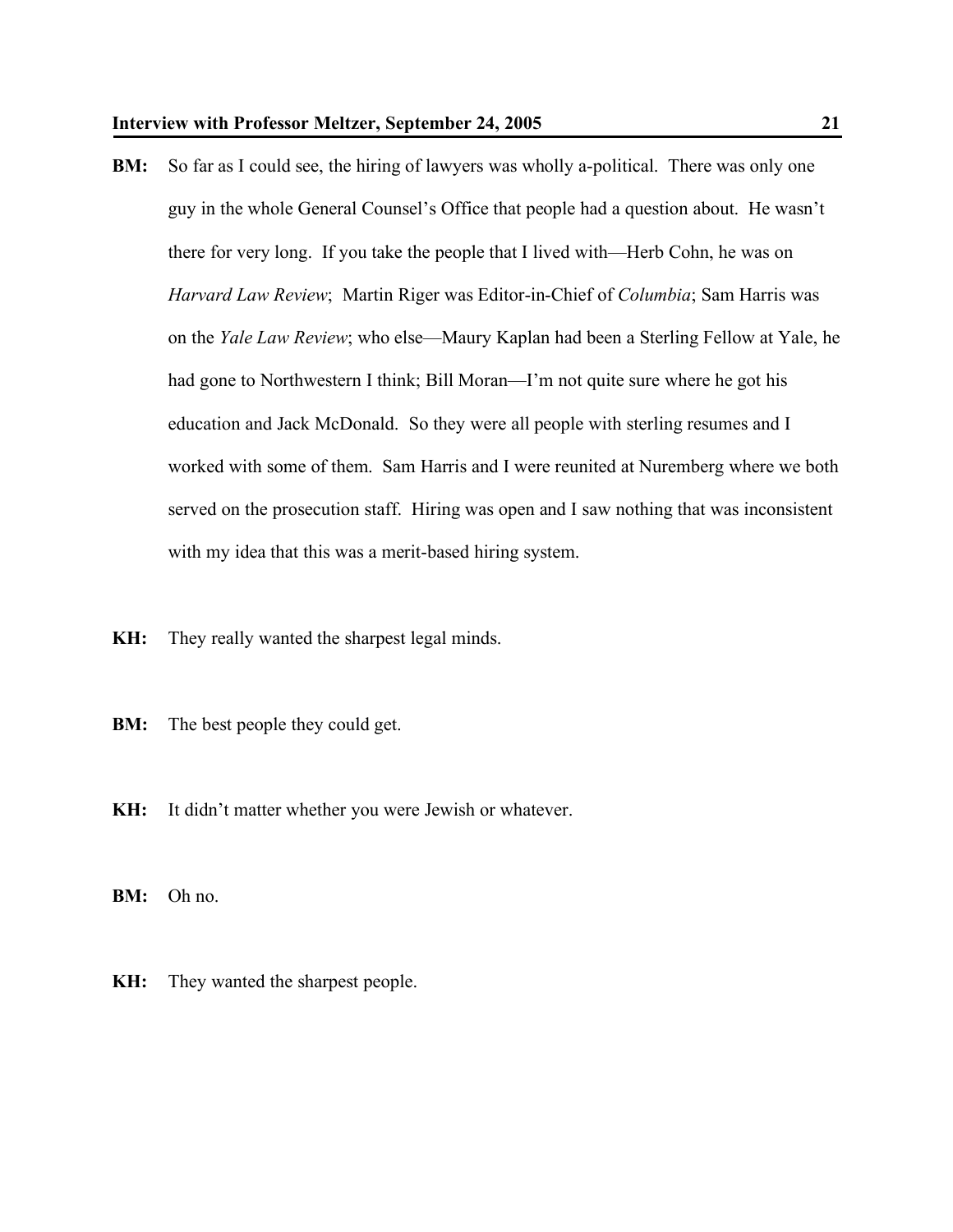- **BM:** When you think of the people they had Frank, Louis Loss, Milton Cohen—they'd all done well in eminent law schools and Douglas himself.
- **KH:** Something to be said about this in retrospect is the way that this agency became the kind of agency it was - very efficient, very effective. People call it the most effective New Deal Agency, certain one of the longest lasting with respect to the kind of people that they got without regard to these other kinds of prejudices.
- **BM:** Right; and indeed it was self-generating. It had the reputation of being a jewel.
- **KH:** And a place of opportunity for really bright people.
- **BM:** Right.
- **KH:** I looked when I got your biographical form, and I frankly didn't know the work you did afterwards and I do want to talk a little bit about that because it is fascinating to me. Tell me a little bit about what happened after you left the SEC and you ended up in the National Defense Committee.
- **BM:** When I came to the National Defense Commission, it was advisory and Leon Henderson was the Commissioner. I went to work for Stettinius; he was head of priority. I want you to know you are talking to the lawyer who drafted the priority order for machine tools,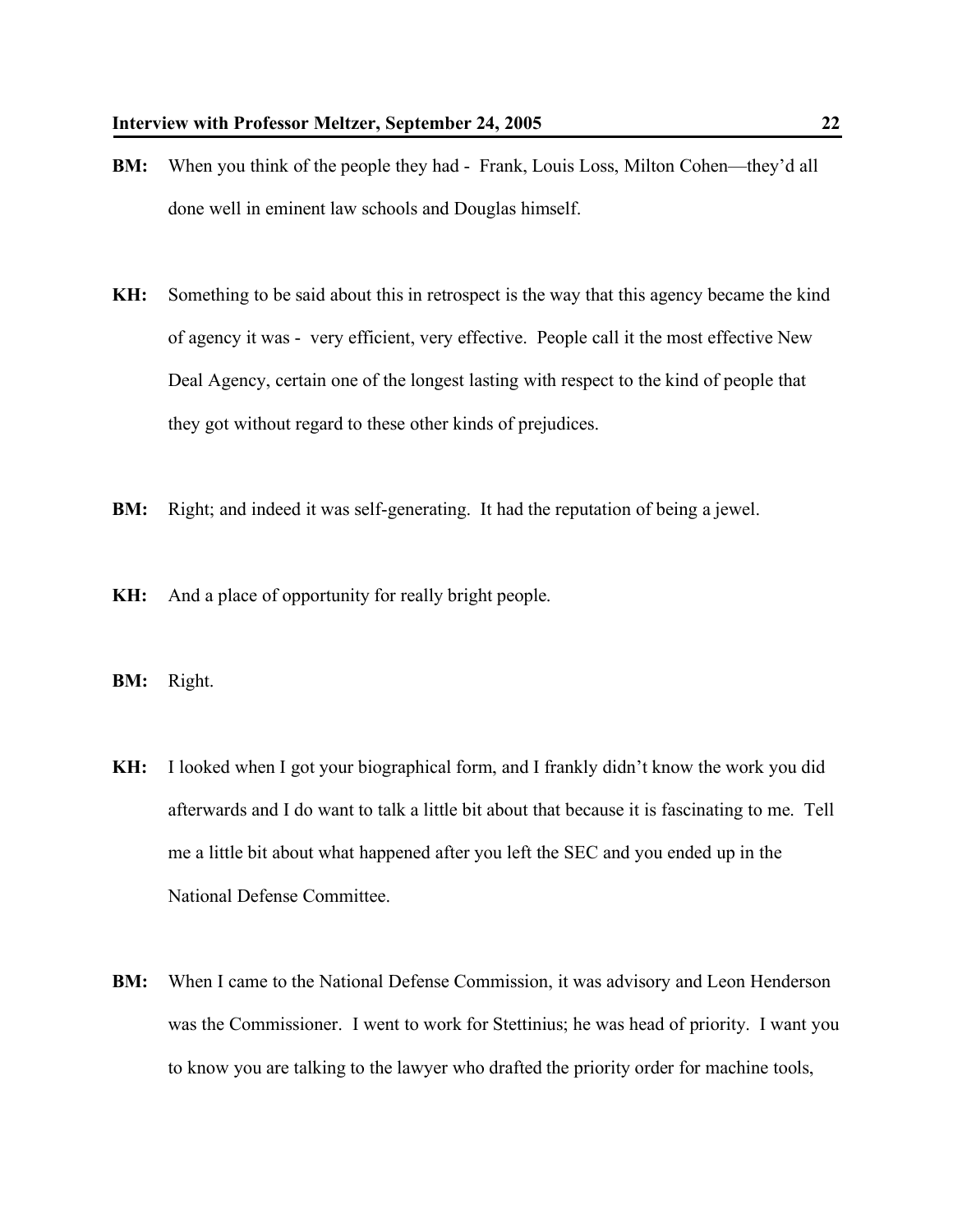new and second-hand—a guy who didn't know what a machine tool was when he started the drafting process. They had a lot of bright industry guys around.

**KH:** But I bet you learned what they were?

**BM:** I learned what it was and I learned to work with these guys. But I remember I had all the initials. I went into see Stettinius and I was ready to explain the different possibilities why we chose this and that; I was prepared as if I was going to argue before the Supreme Court. Stettinius ran through the papers, looked intently at one page, the page with initials and he signed off, and I don't think he had the slightest idea about the content. This was a very important order.

Now we had no formal authority, so I had a little group and we went through all the legal problems that we might encounter and we had a bootstrap operation. We had stamped on all applications for a priority that willful falsification of a matter within the jurisdiction of the federal government was a felony. Well of course the question was whether this requirement for a written application, which had no statutory basis at that time, was within the jurisdiction. Nobody raised a question. Leon was sort of pushed aside and the industry guys came in and I may have been a little impatient. One of the guys I got to know when I was at the Defense Commission was Donnie Hiss, Alger Hiss's brother, and Donald had been lent by the State Department to the National Defense Commission. He said he was going back and he invited me to come.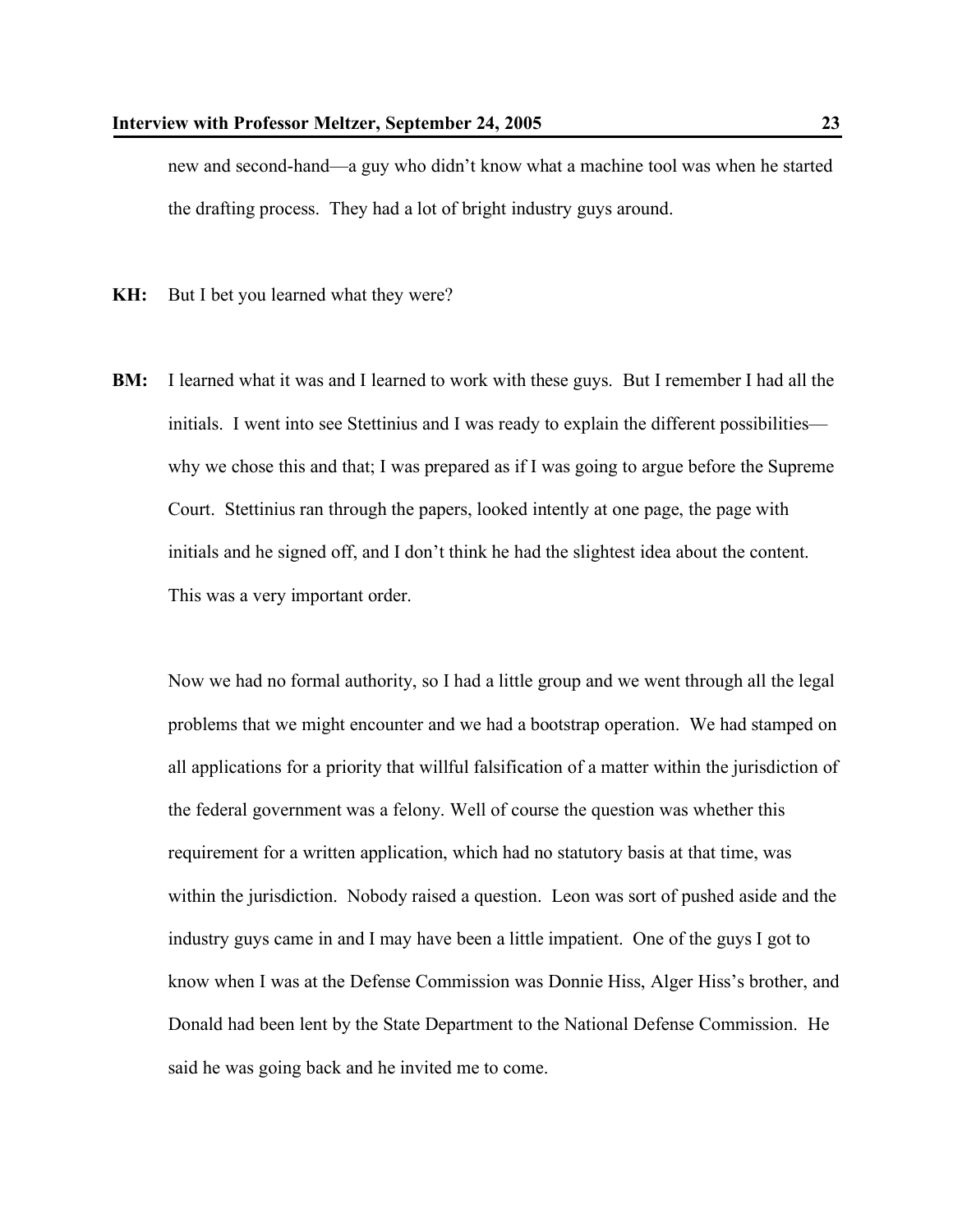**KH:** Going back to the State Department?

**BM:** Well he invited me to come and introduced me to Dean Atcheson, who was then an Assistant Secretary of State, and Dean Atcheson asked me to come and join his staff. Later I became head of the Foreign Funds Control Division. The day after Pearl Harbor, I turned up at a recruiting station and after I had my eye examination, the doctor looked at me and said, "Young man; do you know where I'd like you to be in this war?" I said, "No, sir." He said, "Well I'd like you to be a gunner in a Japanese boat." I was going to kill him.

I went back to the State Department, and after having been rejected as an Apprentice Seaman, I got myself a commission with a benefit of a couple waivers on my low vision. I was phoned by Frank Shea, who was the Assistant Attorney General when Jackson was Attorney General, who said, "did I want to be on the staff? I said, "Sure." And that's how I got to Nuremberg and then I came back.

When I was there I got a letter from the University of Chicago Law School—would I join the faculty—I was honored and all that and said, "Could it wait until I got back to reality." And I came and wobbled around for the whole summer and signed up.

**KH:** So you started back up again teaching at the University of Chicago Law School?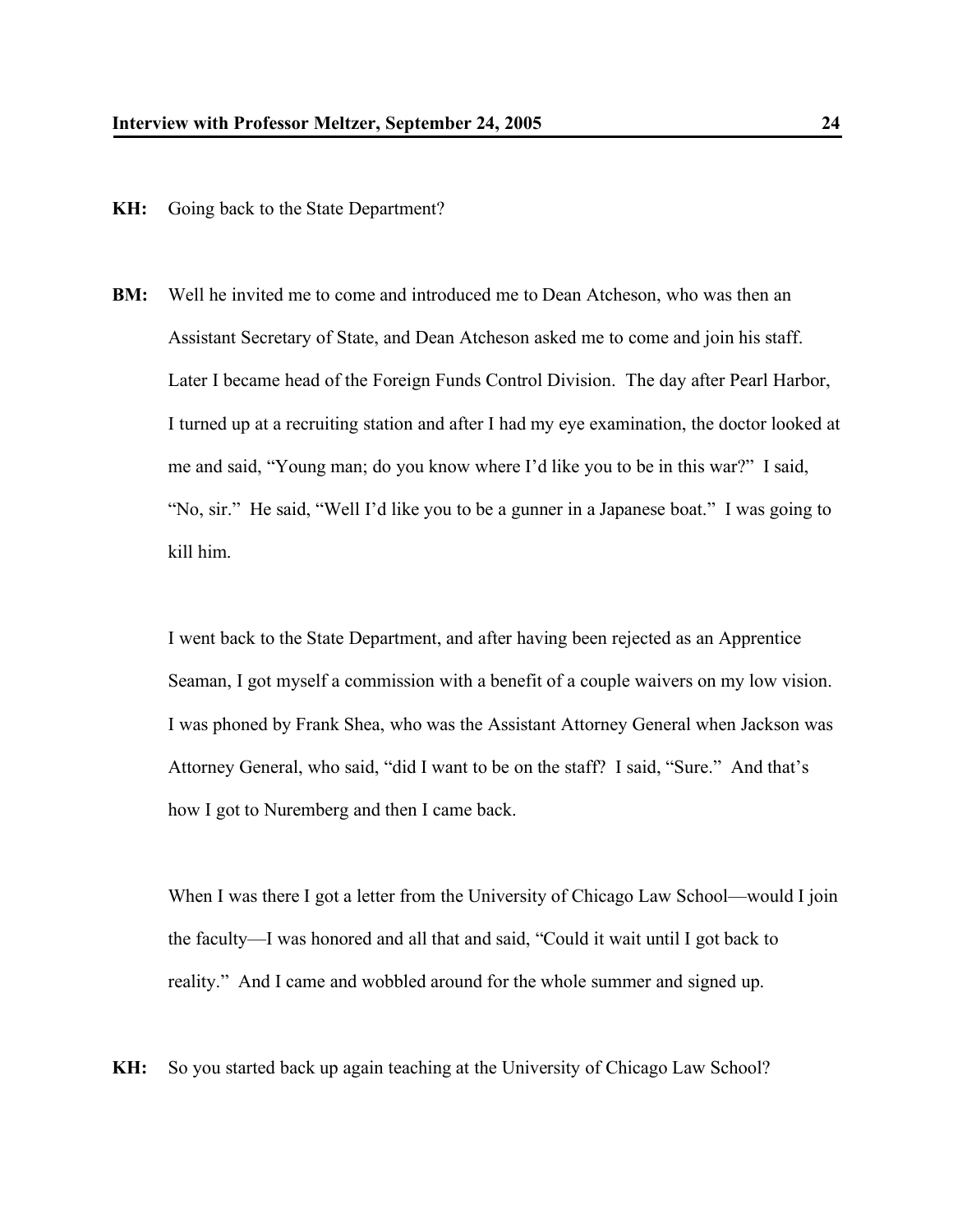**BM:** Yes.

- **KH:** Tell me a little bit about the experience at Nuremberg. What was your responsibility? What were you doing there?
- **BM:** We dealt with a so-called economic case and I had a little unit and we prepared briefs on the so-called economic defendant headed by Shacht and I presented the case against Funk who was Shacht's successor. When I was there I was getting mail from my liberal friends in the states saying that Shacht would be acquitted because he was an international banker and he knew all the bankers, and the bankers would take care of him. Now that was really so wrong because everybody there was anxious to get Shacht. But I had made an independent appraisal of the evidence against Shacht and decided he would be acquitted. I learned later on that a guy in the British Civil Service had at the same time independently made a similar appraisal and had come to the same conclusion. I was one of the youngest people who had a speaking part, presenting part of the trial at Nuremberg, and it was suggested that since I was presenting the case against Funk, Shacht's successor, it made sense for me to present the case against both of them, which I was delighted to do.

But I thought that I should tell my superiors that I was getting this mail and that I thought Shacht was going to be acquitted and I didn't want them to be criticized on the ground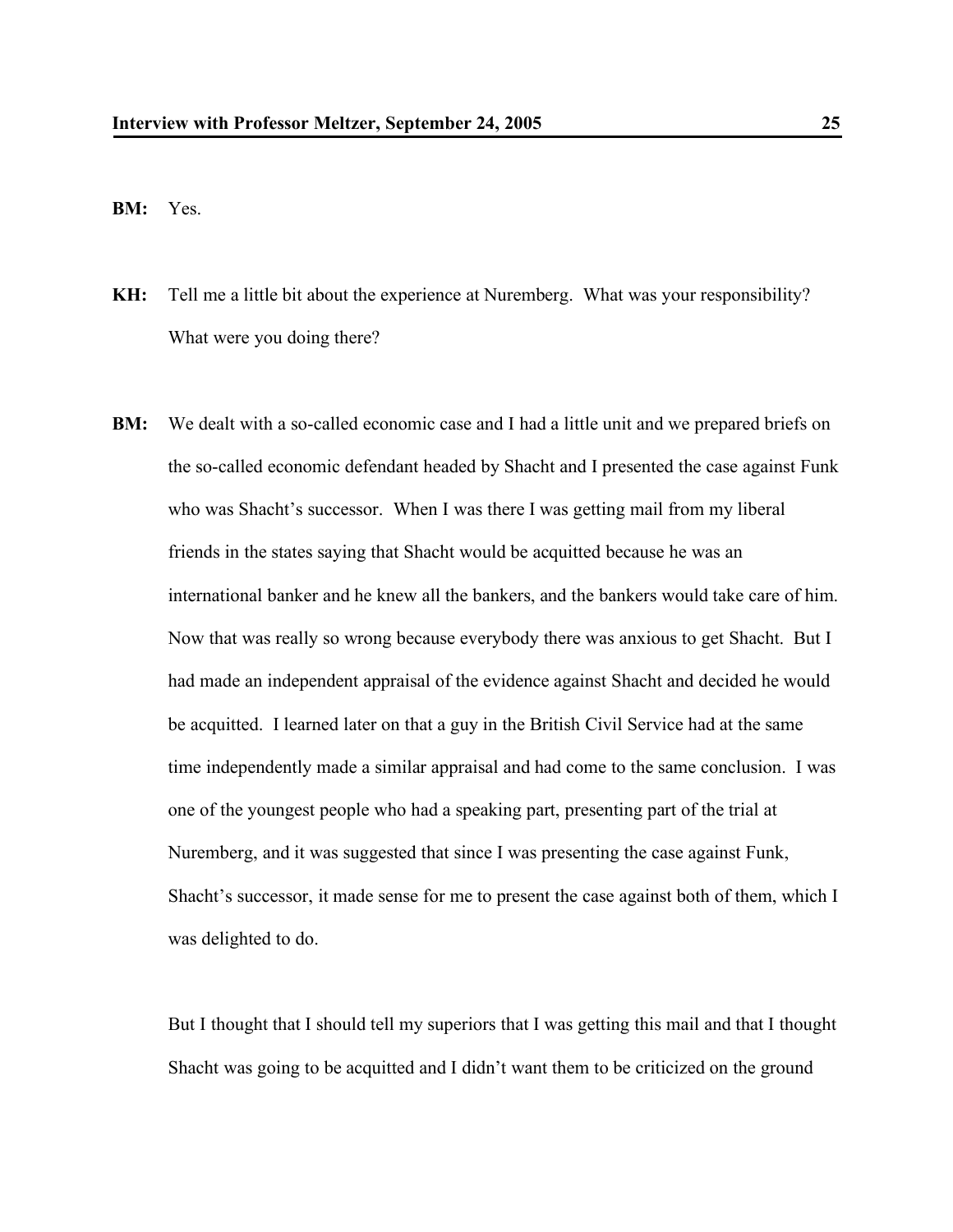that they sent a boy to do a man's job. So I was relieved of presenting the case against Shacht and there was talk for a time about Jackson doing it himself, but he didn't do it and the guy who did it did a very good job—Ryeson Brady was his name - and he was maybe two days older than I was. Or younger—I forget, for these purposes we were twins.

We had all sorts of interactions with the Russians who were very hard people to deal with; and something I wrote I told about this story about Jackson. I don't know if you know that the Russian soldiers are absolutely quite infatuated with watches with Mickey Mouse faces.

- **KH:** I hadn't heard that.
- **BM:** Jackson had a birthday and we had a little PX and so a watch was presented to Jackson. And he said, "Where did you get it?" And some wag said, "From the Russians." And Jackson said, "That's great; that's really great. Up to now I haven't gotten even the time of day from them."
- **KH:** Jackson always did have a way with words.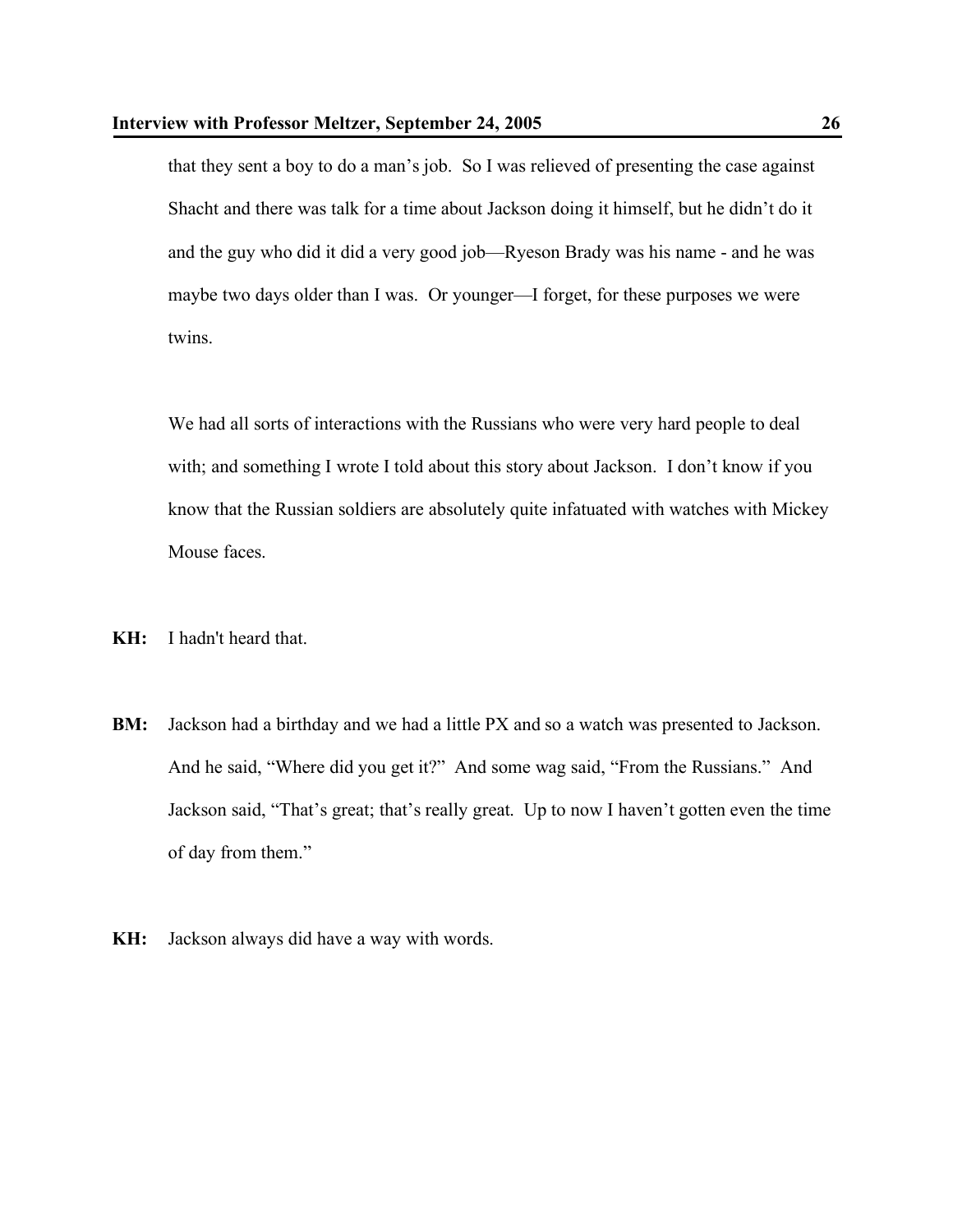- **BM:** He went to high school in the Jamestown area and he spent a year as a sort of postgraduate student at his high school. He had only a year at Albany Law School and then he read law and then he was one of the great stylists of the Supreme Court.
- **KH:** This is an aside, but I'm teaching an introductory class for students to introduce them to law in society generally. We're actually the book about sort of genocide and war crimes is part of it, and I just read his opening statement for the Nuremberg trials.
- **BM:** Oh yeah and the closing.
- **KH:** And the closing and both of those are masterful.
- **BM:** Forensic triumphs.
- **KH:** People forget the power of the English language if it's used effectively—a really remarkable stylist all the way through his life and career.
- **BM:** You're teaching in a law school?
- **KH:** These are freshman students who are tipping their toe in to see if they would like the law, whether they would want to be lawyers down the road.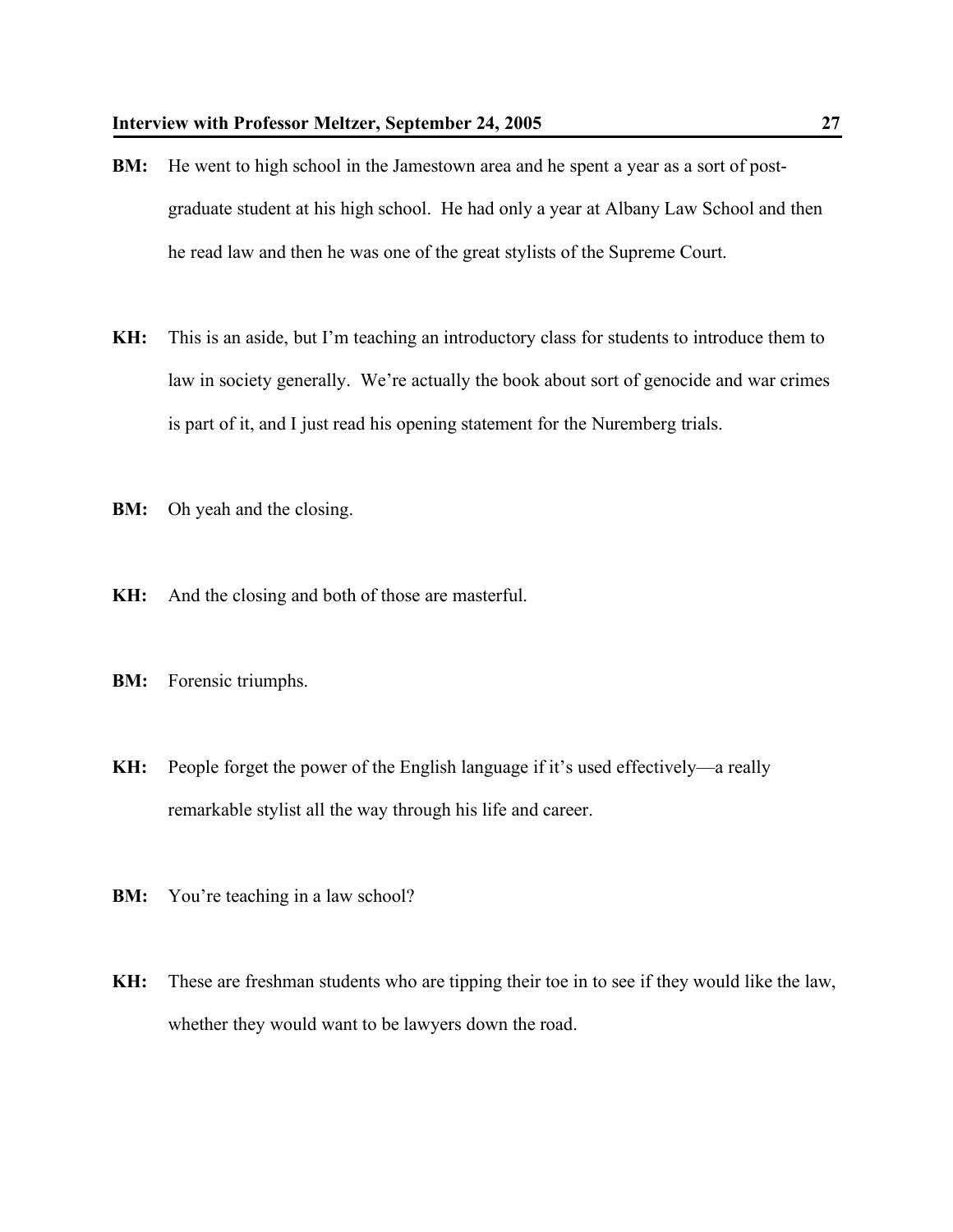- **BM:** I've often thought that some of the great briefs are potentially great instruments just for teaching.
- **KH:** I agree.
- **BM:** The beginning and end—the conclusion and saying what you want to say in different ways and trying to be simple.
- **KH:** Right; evoking a feeling and a mood with a few words, which students—I mean if they learn how to do that and they learn nothing else about the law in this class, I'll be very satisfied with that; so very remarkable.
- **BM:** Right.
- **KH:** Well let me just ask a couple more questions about this.
- **BM:** Sure.
- **KH:** Looking back at your experience with the SEC and working for the government during a remarkable time in our history, what would you say are the accomplishments? Did the agency work like we thought it would? Did it change? Did it do what it was supposed to do?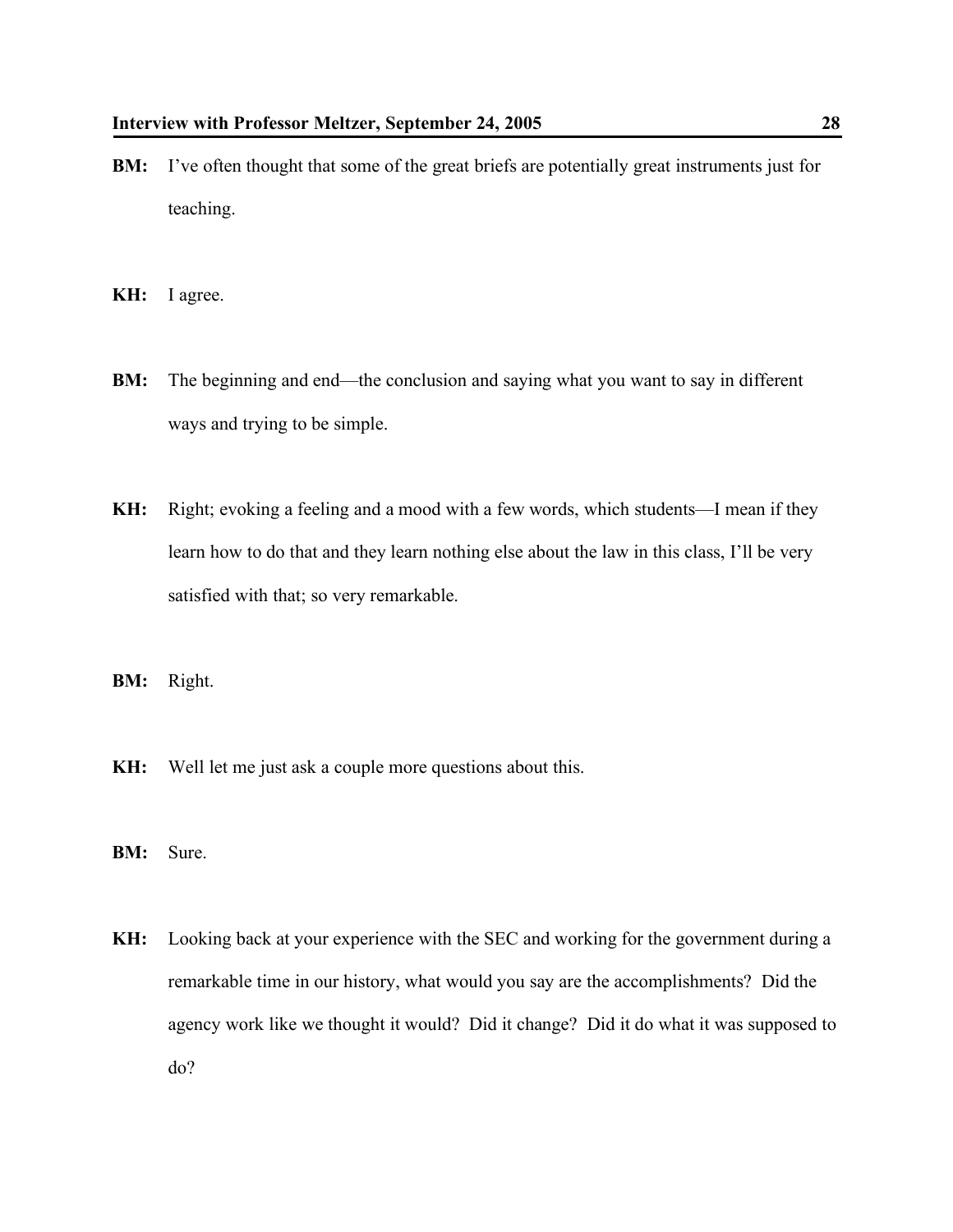- **BM:** This would have to be a construct. When I was at the SEC, when I was working, I thought quite hard about the specific cases and I thought if we did a good job on the specific cases, we would be carrying out our obligation and we would be contributing to the agency doing a great job. I don't think I stopped to say overall are we carrying out our mission; in fact that sort of judgment would have been an act of faith anyhow.
- **KH:** Absolutely.
- **BM:** I didn't really know what the Securities and Exchange Commission was doing. It's easy enough to make that kind of statement but if you were serious about it you would have to do more work than I had done about these other matters. I had a feeling this was a staff that was bright and dedicated, industrious, and if we weren't doing the right job I don't know who could have done it. Well I suppose in that sense I felt that we were contributing.

As for its subsequent history, as I said once I got back, I didn't have the time, although I was always interested in it, I didn't have the time to follow day-by-day developments. I know there was a general feeling that the attitude about government change, you know big government was not the solution; it was the problem and so on and so on, and we had Nixon and Watergate and so a lot of things that raised question about our leadership and Vietnam and so it goes. Except for the Kennedy years, I don't think we had a kind of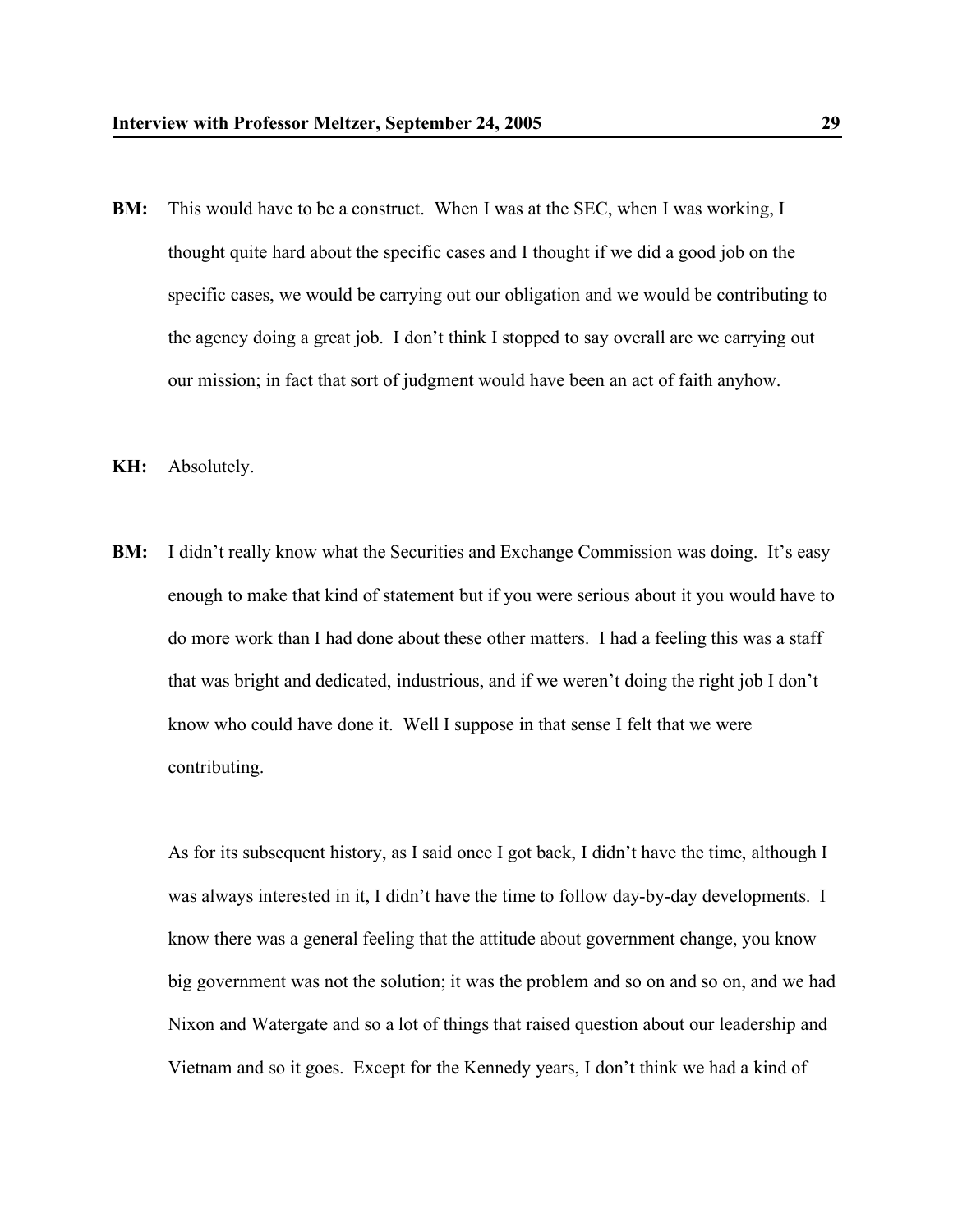incandescent personality who would be a magnet for young people with all sorts of opportunity. The opportunities were so much greater. I have a grandson who got out of a law school a year or so ago; somebody is paying him 125,000-bucks to start. The world has changed so much.

- **KH:** The people that I've talked to that worked with the SEC have the same sort of attitude. They weren't looking at the big picture; they were looking at their particular job. And we talk about the denigration of government service, as sort of something that's happened. When people really start talking about government service, if the people that work for the government are really good people and they do a good job, you don't see them denigrated. It's the competency and it seems like the SEC was an agency that really exuded commitment and competency.
- **BM:** I have no reason to doubt that it does so now but I don't have a firm basis.
- **KH:** It was interesting to understand that this was an agency that had a commitment to a particular sort of mission and it followed that from top to bottom.
- **BM:** Most of the lawyers there were eager to make sure that the guys on the outside were being treated fairly. It wasn't - get those guys. They're bad people and the end justifies the means.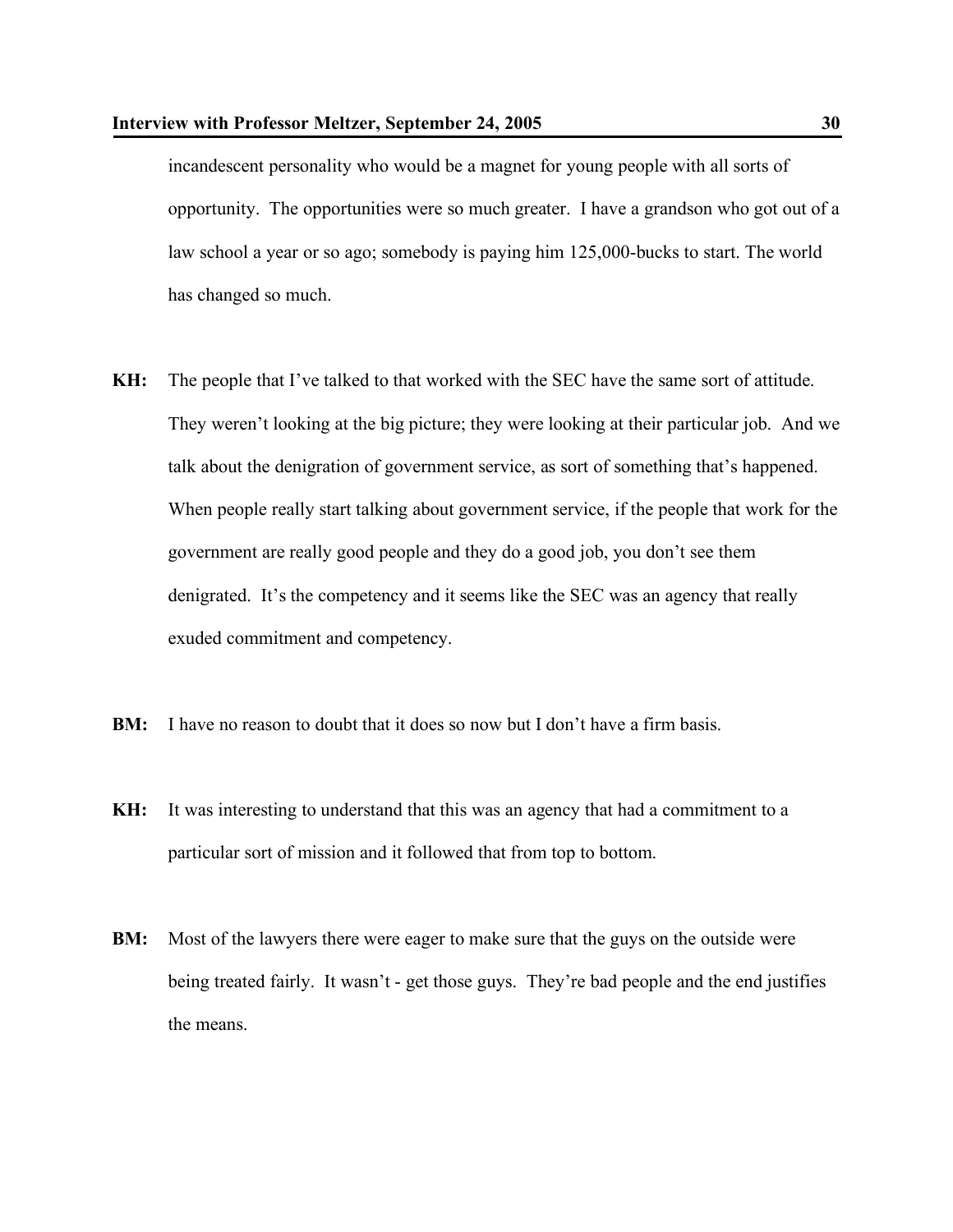- **KH:** It wasn't an us versus them situation?
- **BM:** Right.
- **KH:** One thing that struck me about the correspondence when I was doing the archival research was the volume of letters that came from not only investors but a lot of businesspeople who were asking the SEC - you've got a new rule here; help me understand how I comply. And a good part of the work that folks like yourself and other folks in the SEC did was talking to these people about how you properly comply.
- **BM:** Well I went down to the SEC for Mayer, Meyer, Austrian & Platt, which was the law firm I was associated with for a short time. This was a sale of assets by a company. And in the middle of the compliance, somebody in the SEC said the proxy statement had to show what preferred shares as well as common shares these guys owned and it was the summer and the guys were spread all over. And there was nothing in the regulations that required it. And so I went down and I said, "Listen; you guys are changing the rules in the middle of the game, you know." And I didn't make much headway with the first staff member, but I knew enough to appeal to the General Counsel. And I said, "If you guys want to have this rule, that's fine, but you should have showed in advance. A lot of people have relied on…" And immediately he agreed and said, "Go back and forget about it." And they didn't have pride of authorship and so on and somebody said, "Hey; this doesn't make any sense."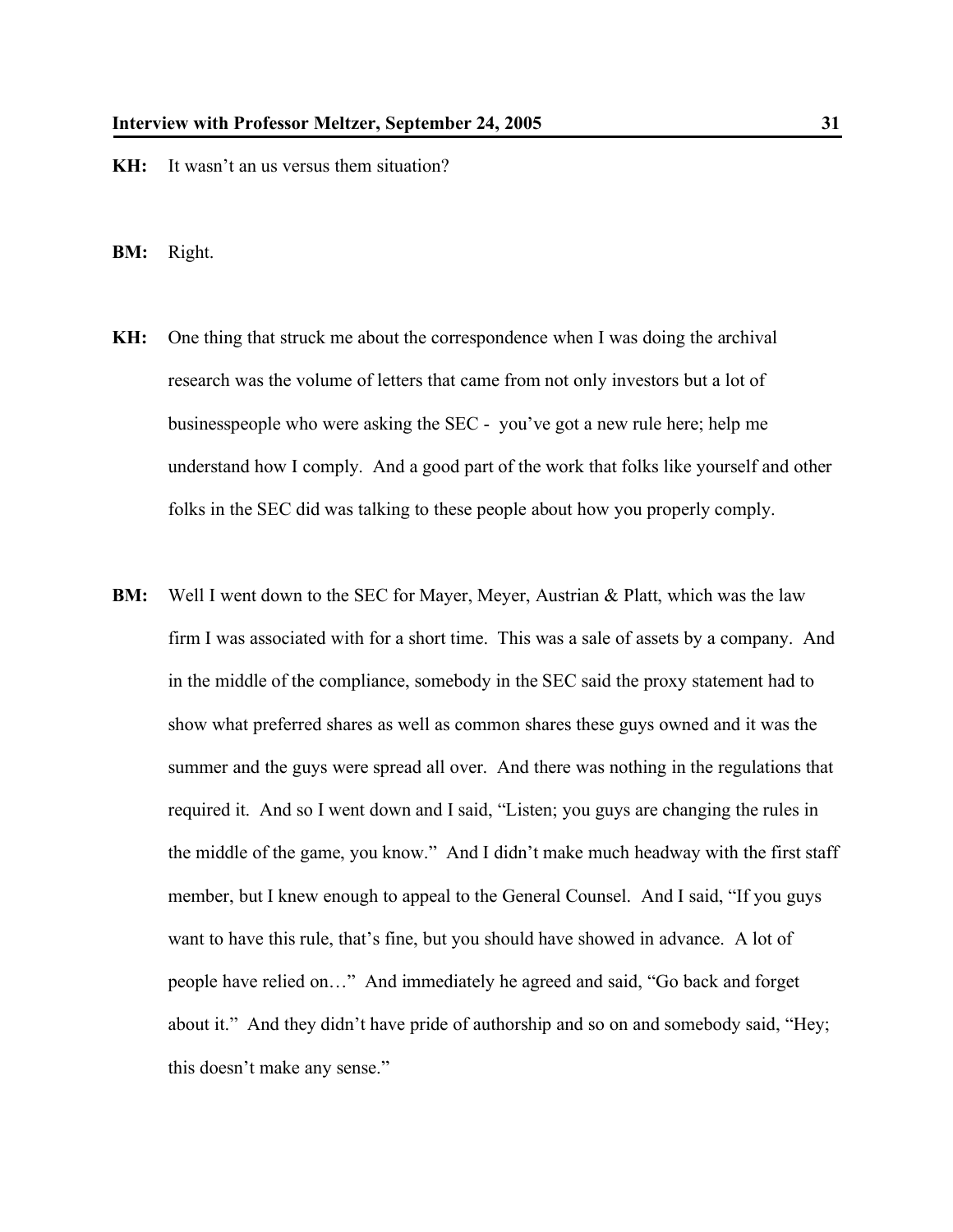**KH:** There was a real sense I think of fairness.

**BM:** Right.

**KH:** It was basic fairness.

**BM:** Right.

**KH:** These were new regulations for everybody.

**BM:** They were tricky.

**KH:** Exactly.

**BM:** There was another case. Duker & Duker, there were these boiler rooms, guys that would mark up securities. I think I was then working for Frank, who was a wonderful person to work for incidentally. The question was, now how do we get a legal handle and get these guys out of business? And I remembered that I had read a case in property that if somebody sold you a diamond and that seller had superior knowledge you could sort of rely on his not exploiting his knowledge, and so I said, "Well when a securities guy is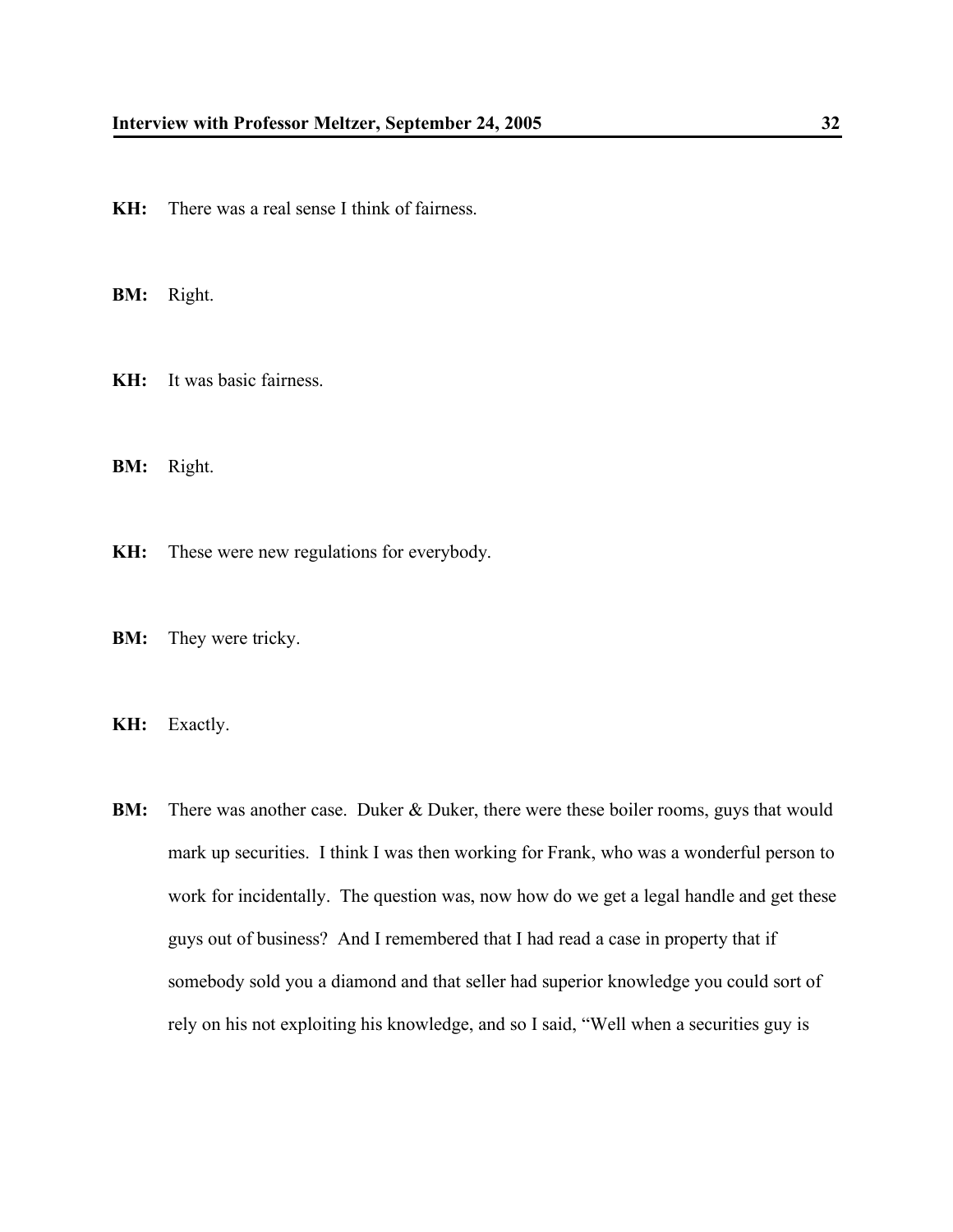their person and he has a mark-up we don't want to engage in price fixing, but there's an implicit statement that he's not too far above the norm."

**KH:** Right.

- **BM:** And so that sold and Duker & Duker became law and that was the instrument which was used to get rid of all these boiler shops who were marking stuff up way beyond the norm. And this was based on this little old case I read in the property law.
- **KH:** It was a common sense sort of fairness situation.
- **BM:** Right, right.
- **KH:** Which is to a great degree what the law really is.
- **BM:** Well no; I think I've already said more than I know.
- **KH:** We've actually got a couple more new names to people who worked in the agency just from these interviews but we're compiling this resource and some of it's already online. Yours will be online I think fairly soon. They're going to have to get it transcribed but this is a resource that I think people are going to absolutely enjoy because it gives us the real live person.